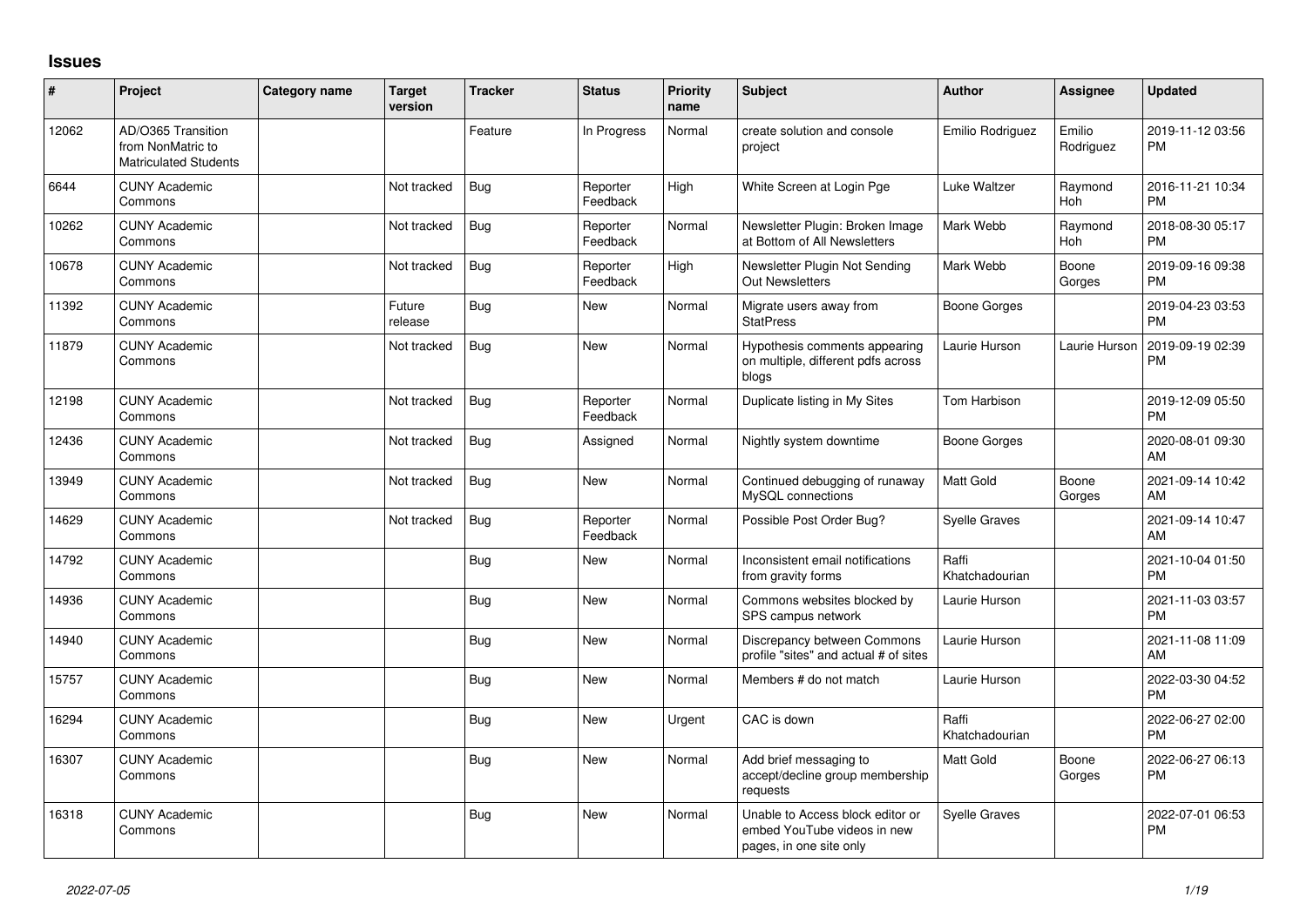| #     | <b>Project</b>                  | <b>Category name</b>       | <b>Target</b><br>version | <b>Tracker</b> | <b>Status</b>        | <b>Priority</b><br>name | <b>Subject</b>                                                                            | <b>Author</b>    | Assignee            | <b>Updated</b>                |
|-------|---------------------------------|----------------------------|--------------------------|----------------|----------------------|-------------------------|-------------------------------------------------------------------------------------------|------------------|---------------------|-------------------------------|
| 4972  | <b>CUNY Academic</b><br>Commons | Analytics                  | Not tracked              | Bug            | New                  | Normal                  | <b>Newsletter Analytics</b>                                                               | Stephen Real     | Matt Gold           | 2015-12-09 12:54<br><b>PM</b> |
| 7022  | <b>CUNY Academic</b><br>Commons | Announcements              | Future<br>release        | <b>Bug</b>     | New                  | Normal                  | Sitewide announcements should<br>be displayed on, and dismissable<br>from, mapped domains | Boone Gorges     | Boone<br>Gorges     | 2018-03-22 10:18<br>AM        |
| 5691  | <b>CUNY Academic</b><br>Commons | <b>Blogs (BuddyPress)</b>  | Future<br>release        | Bug            | Assigned             | High                    | Differing numbers on Sites display                                                        | <b>Matt Gold</b> | Raymond<br>Hoh      | 2016-06-13 01:37<br><b>PM</b> |
| 11243 | <b>CUNY Academic</b><br>Commons | BuddyPress (misc)          | Future<br>release        | <b>Bug</b>     | <b>New</b>           | Normal                  | Audit bp-custom.php                                                                       | Raymond Hoh      | Raymond<br>Hoh      | 2022-04-26 11:59<br>AM        |
| 9060  | <b>CUNY Academic</b><br>Commons | Commons In A Box           | Not tracked              | Bug            | Hold                 | Normal                  | Problems with CBox image library<br>/ upload                                              | Lisa Rhody       | Raymond<br>Hoh      | 2018-01-10 03:26<br><b>PM</b> |
| 11556 | <b>CUNY Academic</b><br>Commons | Courses                    | Not tracked              | Bug            | Reporter<br>Feedback | Normal                  | Instructor name given in course<br>listing                                                | Tom Harbison     |                     | 2019-06-25 04:12<br><b>PM</b> |
| 12438 | <b>CUNY Academic</b><br>Commons | Courses                    | Not tracked              | <b>Bug</b>     | <b>New</b>           | Normal                  | Site appearing twice                                                                      | Laurie Hurson    | Boone<br>Gorges     | 2020-02-18 01:34<br><b>PM</b> |
| 16199 | <b>CUNY Academic</b><br>Commons | <b>Directories</b>         | 2.0.3                    | Bug            | New                  | Normal                  | Removed "Semester" Filter from<br><b>Courses Directory</b>                                | Laurie Hurson    | Boone<br>Gorges     | 2022-06-29 11:32<br>AM        |
| 14496 | <b>CUNY Academic</b><br>Commons | Domain Mapping             | Future<br>release        | <b>Bug</b>     | <b>New</b>           | Normal                  | Mapped domain SSO uses<br>third-party cookies                                             | Raymond Hoh      | Raymond<br>Hoh      | 2021-05-24 04:03<br><b>PM</b> |
| 9979  | <b>CUNY Academic</b><br>Commons | <b>Email Notifications</b> | Not tracked              | <b>Bug</b>     | Reporter<br>Feedback | Normal                  | Reports of slow email activation<br>emails                                                | <b>Matt Gold</b> | Boone<br>Gorges     | 2018-08-29 09:40<br><b>PM</b> |
| 11971 | <b>CUNY Academic</b><br>Commons | <b>Email Notifications</b> | Future<br>release        | Bug            | Reporter<br>Feedback | Low                     | Pictures obscured in emailed post<br>notifications                                        | Marilyn Weber    | Raymond<br>Hoh      | 2019-11-21 01:14<br><b>PM</b> |
| 4438  | <b>CUNY Academic</b><br>Commons | Events                     | Future<br>release        | Bug            | Assigned             | Normal                  | Events Calendar - Export<br><b>Recurring Events</b>                                       | scott voth       | Daniel Jones        | 2016-05-23 04:25<br><b>PM</b> |
| 6749  | <b>CUNY Academic</b><br>Commons | Events                     | Future<br>release        | <b>Bug</b>     | <b>New</b>           | Low                     | BPEO iCal request can trigger<br>very large number of DB queries                          | Boone Gorges     | Raymond<br>Hoh      | 2016-11-15 10:09<br><b>PM</b> |
| 5317  | <b>CUNY Academic</b><br>Commons | Group Blogs                | Not tracked              | Bug            | Reporter<br>Feedback | Normal                  | Notifications of New Post Didn't<br>Come                                                  | Luke Waltzer     | Samantha<br>Raddatz | 2016-03-21 10:41<br><b>PM</b> |
| 5268  | <b>CUNY Academic</b><br>Commons | Group Forums               | Future<br>release        | <b>Bug</b>     | Assigned             | Normal                  | Long-time to post to multiple<br>groups                                                   | Luke Waltzer     | Daniel Jones        | 2016-09-07 06:31<br><b>PM</b> |
| 7928  | <b>CUNY Academic</b><br>Commons | Group Forums               | Not tracked              | <b>Bug</b>     | <b>New</b>           | Normal                  | Duplicate Forum post                                                                      | Luke Waltzer     | Raymond<br>Hoh      | 2017-04-11 09:27<br><b>PM</b> |
| 9835  | <b>CUNY Academic</b><br>Commons | Group Forums               | Future<br>release        | Bug            | Assigned             | Normal                  | add a "like" function?                                                                    | Marilyn Weber    | <b>Erik Trainer</b> | 2018-06-05 01:49<br><b>PM</b> |
| 13328 | <b>CUNY Academic</b><br>Commons | Group Forums               | Not tracked              | <b>Bug</b>     | Reporter<br>Feedback | Normal                  | cross-posting in two related<br>groups                                                    | Marilyn Weber    | Raymond<br>Hoh      | 2020-09-15 10:39<br><b>PM</b> |
| 13457 | <b>CUNY Academic</b><br>Commons | Group Forums               | 2.0.3                    | <b>Bug</b>     | <b>New</b>           | High                    | Forum post not sending<br>notifications                                                   | Filipa Calado    | Raymond<br>Hoh      | 2022-06-29 11:32<br>AM        |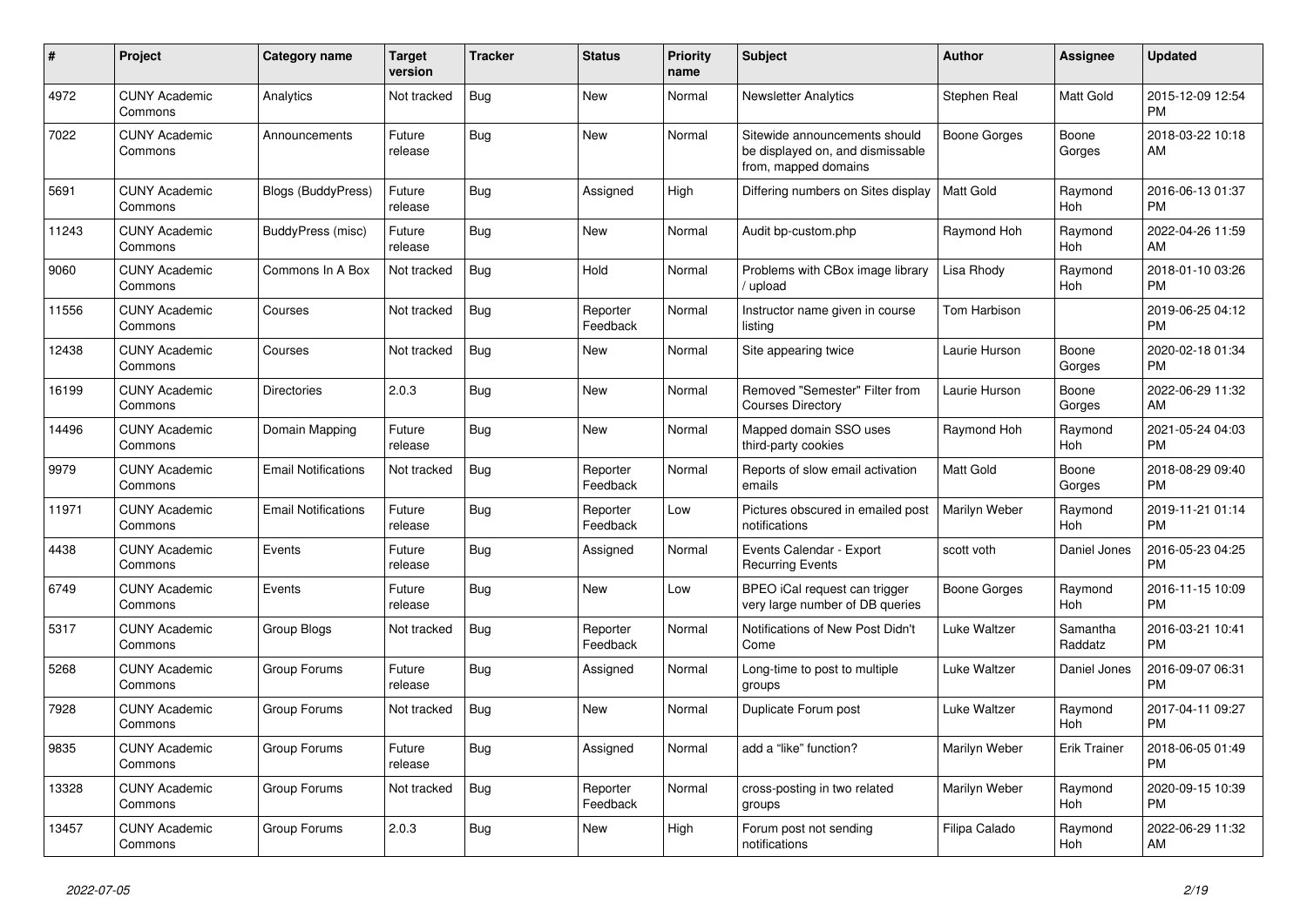| #     | Project                         | Category name          | <b>Target</b><br>version | <b>Tracker</b> | <b>Status</b>        | <b>Priority</b><br>name | <b>Subject</b>                                                                                  | Author                  | <b>Assignee</b>     | <b>Updated</b>                |
|-------|---------------------------------|------------------------|--------------------------|----------------|----------------------|-------------------------|-------------------------------------------------------------------------------------------------|-------------------------|---------------------|-------------------------------|
| 3419  | <b>CUNY Academic</b><br>Commons | Group Invitations      | 1.6.14                   | Bug            | Testing<br>Required  | Normal                  | Neatening the display of<br>messages on group requests                                          | <b>Matt Gold</b>        | Boone<br>Gorges     | 2014-09-01 09:29<br><b>PM</b> |
| 6995  | <b>CUNY Academic</b><br>Commons | Home Page              | Not tracked              | Bug            | Assigned             | Normal                  | member filter on homepage not<br>working                                                        | <b>Matt Gold</b>        | Raymond<br>Hoh      | 2016-12-11 09:46<br><b>PM</b> |
| 4535  | <b>CUNY Academic</b><br>Commons | My Commons             | Future<br>release        | Bug            | New                  | Low                     | My Commons filter issue                                                                         | scott voth              | Raymond<br>Hoh      | 2015-09-01 11:17<br>AM        |
| 8440  | <b>CUNY Academic</b><br>Commons | Onboarding             | Not tracked              | Bug            | New                  | Normal                  | Create Test Email Accounts for<br><b>Onboarding Project</b>                                     | Stephen Real            | Stephen Real        | 2017-08-01 09:49<br><b>PM</b> |
| 10794 | <b>CUNY Academic</b><br>Commons | Performance            | Not tracked              | Bug            | New                  | Normal                  | Memcached connection<br>occasionally breaks                                                     | <b>Boone Gorges</b>     | Boone<br>Gorges     | 2018-12-06 03:30<br><b>PM</b> |
| 14908 | <b>CUNY Academic</b><br>Commons | Performance            |                          | <b>Bug</b>     | <b>New</b>           | Normal                  | Stale object cache on cdev                                                                      | Raymond Hoh             | Boone<br>Gorges     | 2021-12-07 09:45<br>AM        |
| 15242 | <b>CUNY Academic</b><br>Commons | Performance            | Not tracked              | Bug            | Reporter<br>Feedback | Normal                  | Slugist site                                                                                    | Raffi<br>Khatchadourian | Boone<br>Gorges     | 2022-02-07 11:14<br>AM        |
| 5827  | <b>CUNY Academic</b><br>Commons | Public Portfolio       | Future<br>release        | Bug            | Assigned             | Normal                  | Academic Interests square bracket   scott voth<br>links not working                             |                         | Chris Stein         | 2016-08-11 11:59<br><b>PM</b> |
| 6671  | <b>CUNY Academic</b><br>Commons | Reply By Email         | Not tracked              | <b>Bug</b>     | Assigned             | Normal                  | "Post too often" RBE error<br>message                                                           | <b>Matt Gold</b>        | Raymond<br>Hoh      | 2016-11-11 09:55<br>AM        |
| 8991  | <b>CUNY Academic</b><br>Commons | Reply By Email         | Not tracked              | Bug            | Hold                 | Normal                  | RBE duplicate email message<br>issue                                                            | Matt Gold               | Raymond<br>Hoh      | 2018-02-18 08:53<br><b>PM</b> |
| 13430 | <b>CUNY Academic</b><br>Commons | Reply By Email         | Not tracked              | Bug            | New                  | Normal                  | Delay in RBE                                                                                    | Luke Waltzer            | Raymond<br>Hoh      | 2020-10-13 11:16<br>AM        |
| 16177 | <b>CUNY Academic</b><br>Commons | Reply By Email         |                          | Bug            | New                  | Normal                  | Switch to Inbound mode for RBE                                                                  | Raymond Hoh             | Raymond<br>Hoh      | 2022-05-30 04:32<br><b>PM</b> |
| 13331 | <b>CUNY Academic</b><br>Commons | Site cloning           | Future<br>release        | <b>Bug</b>     | New                  | Normal                  | Combine Site Template and Clone<br>operations                                                   | Boone Gorges            | Jeremy Felt         | 2021-11-19 12:39<br><b>PM</b> |
| 5282  | <b>CUNY Academic</b><br>Commons | Social Paper           | Future<br>release        | <b>Bug</b>     | New                  | Normal                  | Replying via email directs to paper<br>but not individual comment.                              | Marilyn Weber           | Raymond<br>Hoh      | 2016-03-02 01:48<br><b>PM</b> |
| 5488  | <b>CUNY Academic</b><br>Commons | Social Paper           | Future<br>release        | Bug            | New                  | Normal                  | Add a "last edited by" field to<br>Social Paper group directories                               | <b>Boone Gorges</b>     |                     | 2016-04-21 10:05<br><b>PM</b> |
| 7663  | <b>CUNY Academic</b><br>Commons | Social Paper           | Future<br>release        | <b>Bug</b>     | New                  | Normal                  | Social Paper notifications not<br>formatted correctly on secondary<br>sites                     | <b>Boone Gorges</b>     | Boone<br>Gorges     | 2018-04-16 03:52<br><b>PM</b> |
| 7981  | <b>CUNY Academic</b><br>Commons | Social Paper           | Future<br>release        | Bug            | New                  | Normal                  | Social Paper comments should<br>not go to spam                                                  | Luke Waltzer            | Boone<br>Gorges     | 2018-04-16 03:52<br><b>PM</b> |
| 4661  | <b>CUNY Academic</b><br>Commons | User Experience        | Future<br>release        | Bug            | Assigned             | Normal                  | Simplify Events text                                                                            | <b>Matt Gold</b>        | Samantha<br>Raddatz | 2015-10-02 09:06<br><b>PM</b> |
| 8675  | <b>CUNY Academic</b><br>Commons | <b>User Onboarding</b> | Future<br>release        | Bug            | Reporter<br>Feedback | Low                     | Add new User search screen calls<br>for the input of email address but<br>doesn't work with one | Paul Hebert             | Boone<br>Gorges     | 2017-10-11 11:17<br>AM        |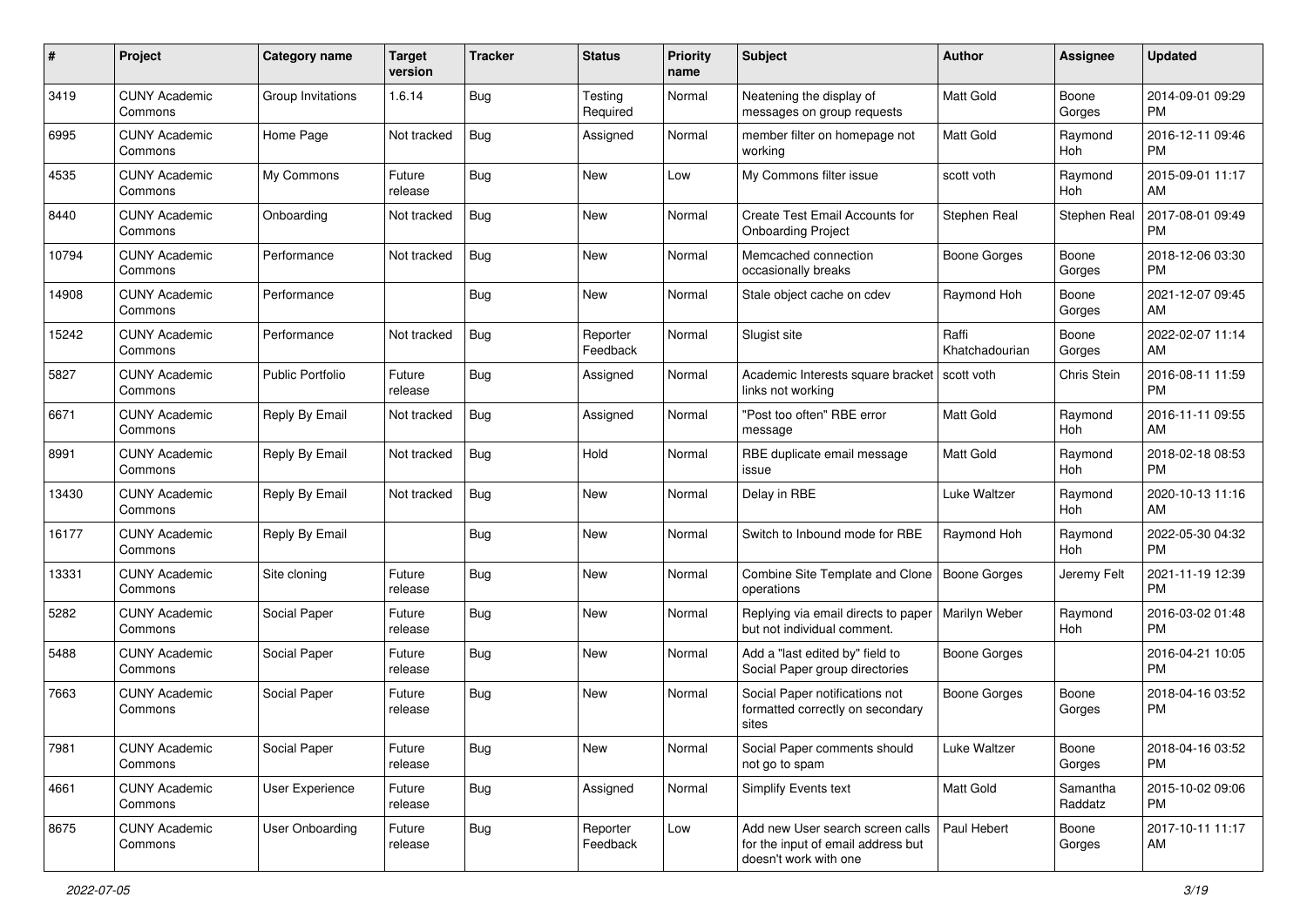| #     | Project                         | <b>Category name</b>     | <b>Target</b><br>version | Tracker    | <b>Status</b>        | Priority<br>name | Subject                                                                                                      | Author                  | <b>Assignee</b>   | <b>Updated</b>                |
|-------|---------------------------------|--------------------------|--------------------------|------------|----------------------|------------------|--------------------------------------------------------------------------------------------------------------|-------------------------|-------------------|-------------------------------|
| 14483 | <b>CUNY Academic</b><br>Commons | WordPress - Media        | Not tracked              | Bug        | Reporter<br>Feedback | Normal           | Wordpress PDF Embed Stopped<br>Working after JITP Media Clone                                                | Patrick DeDauw          | Boone<br>Gorges   | 2021-05-20 01:51<br><b>PM</b> |
| 2167  | <b>CUNY Academic</b><br>Commons | WordPress (misc)         | Future<br>release        | Bug        | Assigned             | Normal           | CAC-Livestream Plugin Issues                                                                                 | Michael Smith           | Dominic<br>Giglio | 2015-01-02 03:06<br><b>PM</b> |
| 4388  | <b>CUNY Academic</b><br>Commons | WordPress (misc)         | Future<br>release        | <b>Bug</b> | Assigned             | Normal           | Repeated request for<br>authentication.                                                                      | Alice.Lynn<br>McMichael | Raymond<br>Hoh    | 2015-08-11 07:35<br><b>PM</b> |
| 6755  | <b>CUNY Academic</b><br>Commons | WordPress (misc)         | Future<br>release        | <b>Bug</b> | New                  | Normal           | Cannot Deactivate Plugin                                                                                     | Laura Kane              |                   | 2016-11-16 01:12<br><b>PM</b> |
| 9346  | <b>CUNY Academic</b><br>Commons | WordPress (misc)         | Not tracked              | Bug        | New                  | Normal           | Clone cetls.bmcc.cuny.edu for<br>development                                                                 | Owen Roberts            | Raymond<br>Hoh    | 2018-03-06 05:35<br><b>PM</b> |
| 10040 | <b>CUNY Academic</b><br>Commons | WordPress (misc)         | Not tracked              | <b>Bug</b> | Reporter<br>Feedback | Normal           | User doesn't see full list of themes                                                                         | <b>Matt Gold</b>        | Boone<br>Gorges   | 2018-07-25 10:12<br>AM        |
| 11024 | <b>CUNY Academic</b><br>Commons | WordPress (misc)         | Future<br>release        | <b>Bug</b> | New                  | Normal           | Subsites should not show "you<br>should update your .htaccess<br>now" notice after permalink setting<br>save | <b>Boone Gorges</b>     |                   | 2019-01-28 01:35<br><b>PM</b> |
| 14113 | <b>CUNY Academic</b><br>Commons | WordPress (misc)         | Future<br>release        | <b>Bug</b> | Hold                 | Normal           | Block Editor Not Working on this<br>page - Json error                                                        | scott voth              | Boone<br>Gorges   | 2021-03-05 11:01<br>AM        |
| 16245 | <b>CUNY Academic</b><br>Commons | WordPress (misc)         |                          | Bug        | Reporter<br>Feedback | Normal           | Save Button missing on<br>WordPress Profile page                                                             | scott voth              | Raymond<br>Hoh    | 2022-06-16 03:09<br><b>PM</b> |
| 16255 | <b>CUNY Academic</b><br>Commons | WordPress (misc)         |                          | Bug        | New                  | Normal           | Need to define 'MULTISITE'<br>constant in wp-config.php                                                      | Raymond Hoh             |                   | 2022-06-19 09:31<br>AM        |
| 3691  | <b>CUNY Academic</b><br>Commons | <b>WordPress Plugins</b> | Future<br>release        | Bug        | New                  | Normal           | <b>WPMU Domain Mapping</b><br>Debugging on cdev                                                              | Raymond Hoh             | Matt Gold         | 2014-12-12 09:04<br>AM        |
| 3939  | <b>CUNY Academic</b><br>Commons | <b>WordPress Plugins</b> | Future<br>release        | Bug        | Hold                 | Normal           | Activity stream support for<br>Co-Authors Plus plugin                                                        | Raymond Hoh             | Raymond<br>Hoh    | 2015-11-09 06:13<br><b>PM</b> |
| 6356  | <b>CUNY Academic</b><br>Commons | <b>WordPress Plugins</b> | Future<br>release        | Bug        | Reporter<br>Feedback | Low              | Should Subscribe2 be<br>deprecated?                                                                          | Luke Waltzer            |                   | 2017-03-20 12:20<br><b>PM</b> |
| 9289  | <b>CUNY Academic</b><br>Commons | <b>WordPress Plugins</b> | Future<br>release        | Bug        | Reporter<br>Feedback | Normal           | Email Users Plugin                                                                                           | Laurie Hurson           | Boone<br>Gorges   | 2018-10-24 12:34<br><b>PM</b> |
| 9515  | <b>CUNY Academic</b><br>Commons | <b>WordPress Plugins</b> | Not tracked              | <b>Bug</b> | Reporter<br>Feedback | Normal           | Text to Speech plugin - "More<br>Slowly" checkbox not working                                                | scott voth              | Boone<br>Gorges   | 2018-06-13 02:26<br><b>PM</b> |
| 9926  | CUNY Academic<br>Commons        | <b>WordPress Plugins</b> | Future<br>release        | <b>Bug</b> | New                  | Normal           | twitter-mentions-as-comments<br>cron jobs can run long                                                       | <b>Boone Gorges</b>     | Boone<br>Gorges   | 2018-10-24 12:34<br>PM        |
| 11120 | <b>CUNY Academic</b><br>Commons | <b>WordPress Plugins</b> | Not tracked              | <b>Bug</b> | Reporter<br>Feedback | Normal           | Events Manager Events Not<br>Showing Up                                                                      | Mark Webb               |                   | 2019-02-27 04:10<br>PM        |
| 11415 | <b>CUNY Academic</b><br>Commons | <b>WordPress Plugins</b> | Not tracked              | <b>Bug</b> | Reporter<br>Feedback | Normal           | <b>Blog Subscriptions in Jetpack</b>                                                                         | Laurie Hurson           |                   | 2019-05-14 10:34<br>AM        |
| 11649 | <b>CUNY Academic</b><br>Commons | <b>WordPress Plugins</b> | 2.0.3                    | <b>Bug</b> | In Progress          | Normal           | CC license displayed on every<br>page                                                                        | Gina Cherry             | Raymond<br>Hoh    | 2022-06-29 11:32<br>AM        |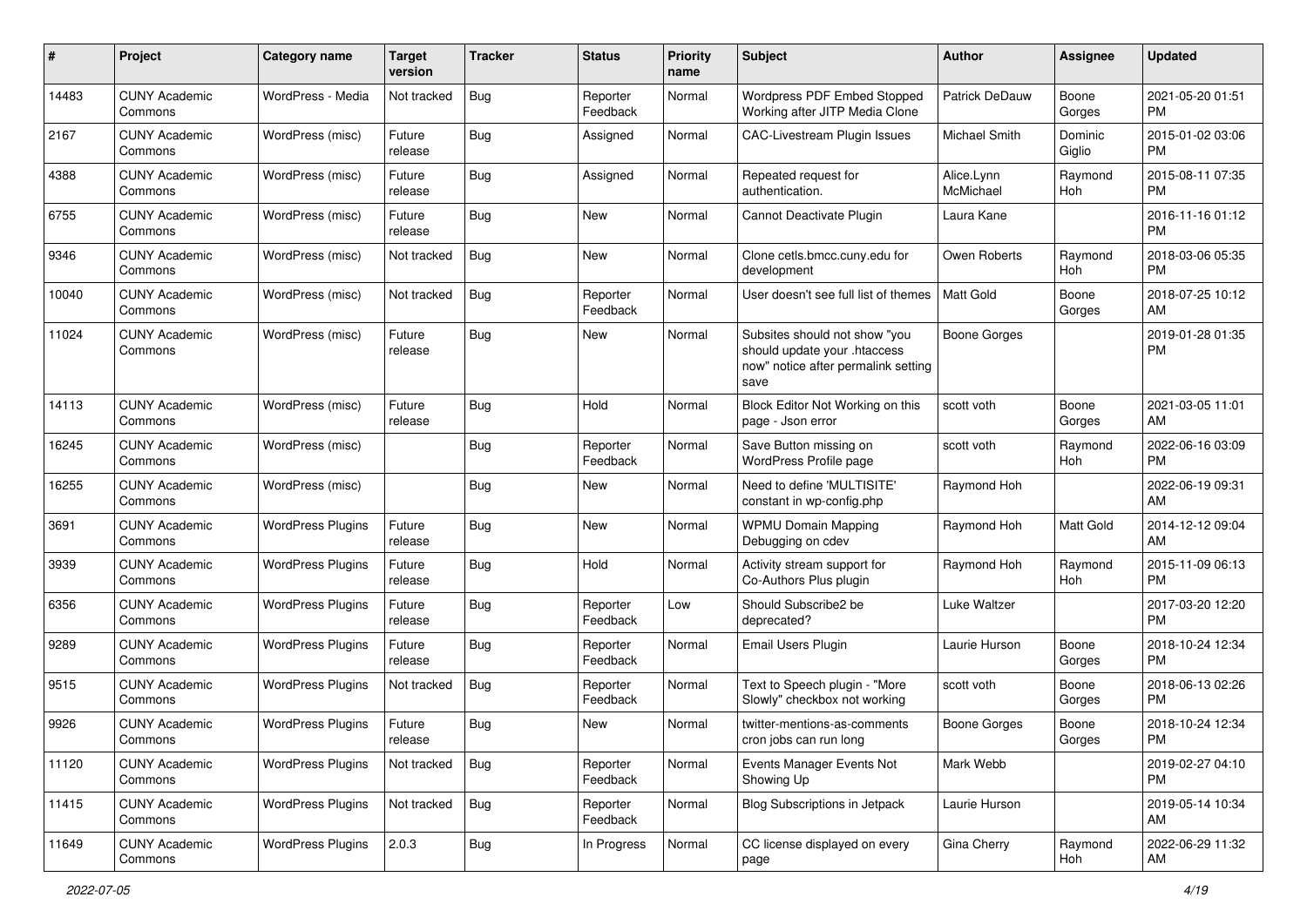| #     | Project                         | <b>Category name</b>     | <b>Target</b><br>version | <b>Tracker</b> | <b>Status</b>        | <b>Priority</b><br>name | <b>Subject</b>                                                                                                                               | Author                  | <b>Assignee</b>    | <b>Updated</b>                |
|-------|---------------------------------|--------------------------|--------------------------|----------------|----------------------|-------------------------|----------------------------------------------------------------------------------------------------------------------------------------------|-------------------------|--------------------|-------------------------------|
| 12573 | <b>CUNY Academic</b><br>Commons | <b>WordPress Plugins</b> | Future<br>release        | <b>Bug</b>     | <b>New</b>           | Normal                  | <b>CommentPress Core Issues</b>                                                                                                              | scott voth              |                    | 2020-03-24 04:32<br><b>PM</b> |
| 14987 | <b>CUNY Academic</b><br>Commons | <b>WordPress Plugins</b> | Future<br>release        | Bug            | New                  | Normal                  | Elementor update causes<br>database freeze-up                                                                                                | <b>Boone Gorges</b>     | Boone<br>Gorges    | 2021-11-29 12:02<br><b>PM</b> |
| 15516 | <b>CUNY Academic</b><br>Commons | <b>WordPress Plugins</b> |                          | Bug            | Reporter<br>Feedback | Normal                  | Can't publish or save draft of post<br>on wordpress.com                                                                                      | Raffi<br>Khatchadourian | Raymond<br>Hoh     | 2022-03-02 05:52<br><b>PM</b> |
| 16319 | <b>CUNY Academic</b><br>Commons | <b>WordPress Plugins</b> | 2.0.3                    | Bug            | New                  | Normal                  | Request for Events Calendar Pro<br>5.14.2 update                                                                                             | Raymond Hoh             | Raymond<br>Hoh     | 2022-07-01 04:16<br><b>PM</b> |
| 10769 | <b>CUNY Academic</b><br>Commons | <b>WordPress Themes</b>  | Not tracked              | <b>Bug</b>     | Reporter<br>Feedback | Normal                  | 2011 Theme Sidebar                                                                                                                           | Mark Webb               |                    | 2018-12-04 04:09<br><b>PM</b> |
| 12360 | <b>CUNY Academic</b><br>Commons | <b>WordPress Themes</b>  | Not tracked              | Bug            | Reporter<br>Feedback | Normal                  | site just says "DANTE We are<br>currently in maintenance mode,<br>please check back shortly."                                                | Marilyn Weber           |                    | 2020-02-04 12:13<br><b>PM</b> |
| 7828  | <b>CUNY Academic</b><br>Commons |                          | Not tracked              | Feature        | Assigned             | Normal                  | Theme Assessment 2017                                                                                                                        | Margaret Galvan         | Margaret<br>Galvan | 2017-05-02 10:41<br><b>PM</b> |
| 8837  | <b>CUNY Academic</b><br>Commons |                          | Not tracked              | Feature        | Assigned             | Normal                  | Create a form to request info from<br>people requesting premium<br>themes and plugins                                                        | Matt Gold               | Marilyn<br>Weber   | 2017-11-14 03:35<br><b>PM</b> |
| 9908  | <b>CUNY Academic</b><br>Commons |                          | Not tracked              | Feature        | <b>New</b>           | Normal                  | Is it possible to send email<br>updates to users (or an email<br>address not on the list) for only a<br>single page AFTER being<br>prompted? | <b>Michael Shields</b>  | scott voth         | 2018-06-11 01:34<br><b>PM</b> |
| 10368 | <b>CUNY Academic</b><br>Commons |                          | Future<br>release        | Feature        | Assigned             | Normal                  | Use ORCID data to populate<br>academic profile page                                                                                          | Stephen Francoeur       | Boone<br>Gorges    | 2018-09-25 01:53<br><b>PM</b> |
| 11131 | <b>CUNY Academic</b><br>Commons |                          | Future<br>release        | Feature        | Reporter<br>Feedback | Normal                  | <b>Image Annotation Plugins</b>                                                                                                              | Laurie Hurson           |                    | 2019-02-26 11:33<br>AM        |
| 11517 | <b>CUNY Academic</b><br>Commons |                          | Not tracked              | Feature        | Assigned             | Normal                  | wp-accessibility plugin should not<br>strip 'target="_blank" by default                                                                      | <b>Boone Gorges</b>     | Laurie Hurson      | 2019-09-24 09:57<br>AM        |
| 12911 | <b>CUNY Academic</b><br>Commons |                          | Not tracked              | Feature        | <b>New</b>           | Normal                  | Block access to xmlrpc.php based<br>on User-Agent                                                                                            | Boone Gorges            | Boone<br>Gorges    | 2020-06-09 05:12<br>PM.       |
| 13912 | <b>CUNY Academic</b><br>Commons |                          | Not tracked              | Feature        | Hold                 | Low                     | posting "missed schedule"                                                                                                                    | Marilyn Weber           |                    | 2021-02-23 10:46<br>AM        |
| 14394 | <b>CUNY Academic</b><br>Commons |                          | Not tracked              | Feature        | New                  | Normal                  | Commons News Site - redesign                                                                                                                 | scott voth              | scott voth         | 2021-09-14 10:46<br>AM        |
| 15613 | <b>CUNY Academic</b><br>Commons |                          | 2.0.3                    | Feature        | Reporter<br>Feedback | Normal                  | Adding "Passster" plugin                                                                                                                     | Laurie Hurson           |                    | 2022-06-29 11:32<br>AM        |
| 15883 | <b>CUNY Academic</b><br>Commons |                          | 2.1.0                    | Feature        | New                  | Normal                  | Release BPGES update                                                                                                                         | Boone Gorges            | Boone<br>Gorges    | 2022-05-26 10:39<br>AM        |
| 15923 | <b>CUNY Academic</b><br>Commons |                          | Not tracked              | Feature        | Reporter<br>Feedback | Normal                  | <b>Bellows Plugin Adjustments</b>                                                                                                            | Laurie Hurson           |                    | 2022-04-20 10:10<br>AM        |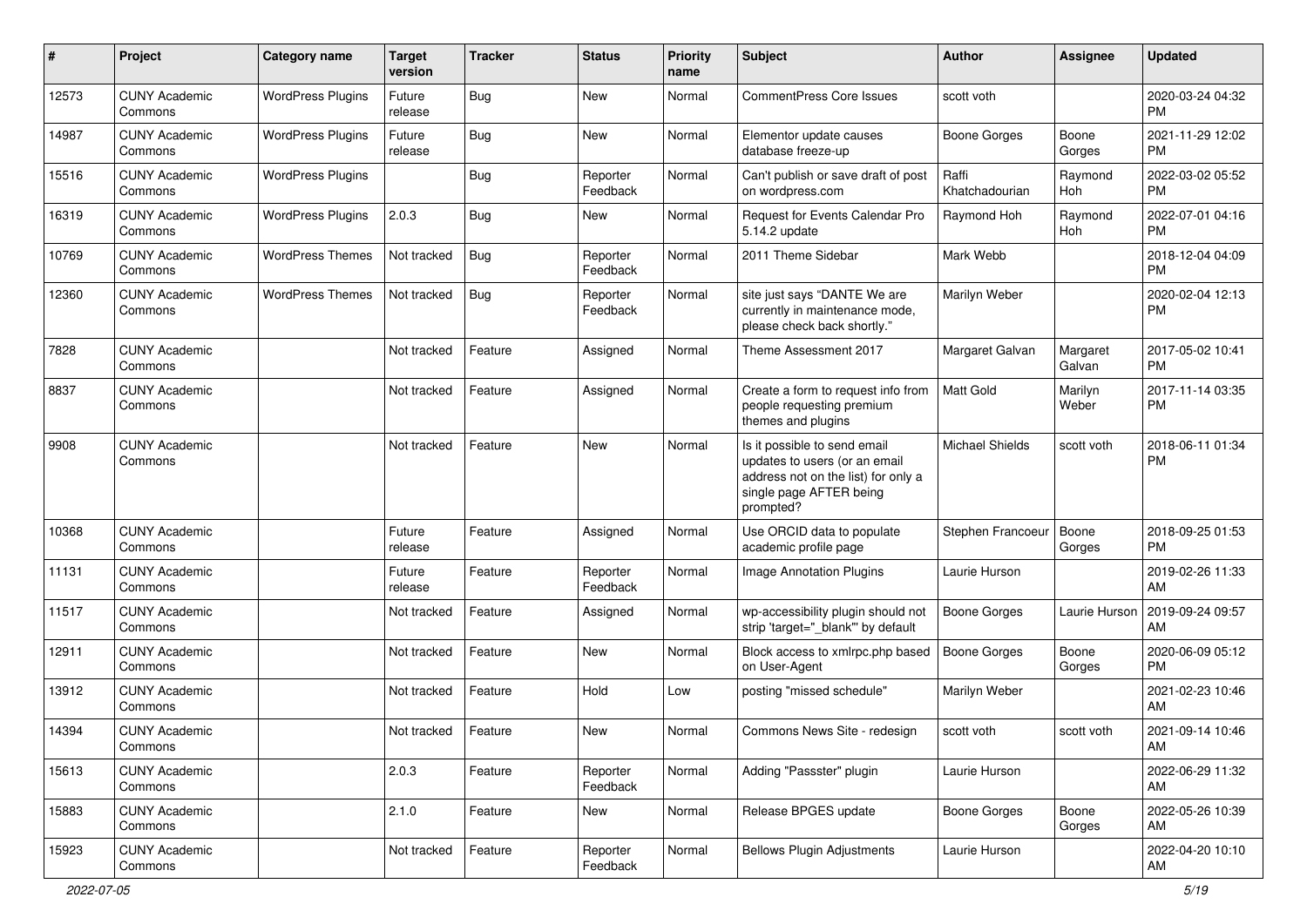| #     | Project                         | Category name      | <b>Target</b><br>version | <b>Tracker</b> | <b>Status</b>        | <b>Priority</b><br>name | <b>Subject</b>                                                          | <b>Author</b>           | <b>Assignee</b>     | <b>Updated</b>                |
|-------|---------------------------------|--------------------|--------------------------|----------------|----------------------|-------------------------|-------------------------------------------------------------------------|-------------------------|---------------------|-------------------------------|
| 16092 | <b>CUNY Academic</b><br>Commons |                    | Future<br>release        | Feature        | Hold                 | Normal                  | Don't show main site in Site<br>search results                          | Boone Gorges            | Boone<br>Gorges     | 2022-05-17 03:12<br><b>PM</b> |
| 16290 | <b>CUNY Academic</b><br>Commons |                    |                          | Feature        | Reporter<br>Feedback | Normal                  | Add Table Of Contents Block<br>plug-in                                  | Raffi<br>Khatchadourian |                     | 2022-06-24 10:26<br>AM        |
| 16332 | <b>CUNY Academic</b><br>Commons |                    |                          | Feature        | <b>New</b>           | Normal                  | Refining the OER Tag: Remove<br>OER tag option from Creation<br>Process | Laurie Hurson           |                     | 2022-07-05 01:07<br><b>PM</b> |
| 8900  | <b>CUNY Academic</b><br>Commons | Accessibility      | Future<br>release        | Feature        | Assigned             | Normal                  | Look into tools to enforce<br>accessibility in WP environment           | <b>Matt Gold</b>        | Boone<br>Gorges     | 2022-04-26 11:59<br>AM        |
| 8901  | <b>CUNY Academic</b><br>Commons | Accessibility      | Future<br>release        | Feature        | Assigned             | Normal                  | Theme analysis for accessibility                                        | <b>Matt Gold</b>        | Boone<br>Gorges     | 2022-04-26 11:59<br>AM        |
| 1460  | <b>CUNY Academic</b><br>Commons | Analytics          | Future<br>release        | Feature        | Assigned             | Normal                  | <b>Update System Report</b>                                             | <b>Brian Foote</b>      | Boone<br>Gorges     | 2015-11-09 06:13<br><b>PM</b> |
| 5581  | <b>CUNY Academic</b><br>Commons | Analytics          | Future<br>release        | Feature        | Assigned             | Normal                  | <b>Explore alternatives to Google</b><br>Analytics                      | <b>Matt Gold</b>        | Valerie<br>Townsend | 2020-04-17 03:12<br><b>PM</b> |
| 5679  | <b>CUNY Academic</b><br>Commons | Analytics          | Not tracked              | Feature        | New                  | Normal                  | Logged In Users for GA                                                  | <b>Valerie Townsend</b> | Valerie<br>Townsend | 2016-06-11 09:49<br>AM        |
| 4635  | <b>CUNY Academic</b><br>Commons | Authentication     | Future<br>release        | Feature        | <b>New</b>           | Normal                  | Allow non-WP authentication                                             | Boone Gorges            | Sonja Leix          | 2019-03-01 02:05<br><b>PM</b> |
| 9720  | <b>CUNY Academic</b><br>Commons | Authentication     | Future<br>release        | Feature        | <b>New</b>           | Normal                  | The Commons should be an<br>oAuth provider                              | Boone Gorges            |                     | 2019-03-01 02:04<br><b>PM</b> |
| 6078  | <b>CUNY Academic</b><br>Commons | Blogs (BuddyPress) | Future<br>release        | Feature        | New                  | Normal                  | <b>Explore Adding Network Blog</b><br>Metadata Plugin                   | Luke Waltzer            | Luke Waltzer        | 2016-10-11 10:29<br><b>PM</b> |
| 8835  | <b>CUNY Academic</b><br>Commons | Blogs (BuddyPress) | Future<br>release        | Feature        | <b>New</b>           | Normal                  | Extend cuny is shortlinks to sites                                      | Luke Waltzer            | Boone<br>Gorges     | 2022-04-26 11:59<br>AM        |
| 8836  | <b>CUNY Academic</b><br>Commons | Blogs (BuddyPress) | Future<br>release        | Feature        | Assigned             | Normal                  | Redesign site launch process                                            | <b>Matt Gold</b>        | Boone<br>Gorges     | 2019-10-03 02:49<br><b>PM</b> |
| 58    | <b>CUNY Academic</b><br>Commons | BuddyPress (misc)  | Future<br>release        | Feature        | Assigned             | Low                     | Make member search sortable by<br>last name                             | Roberta Brody           | Boone<br>Gorges     | 2010-08-26 02:38<br><b>PM</b> |
| 310   | <b>CUNY Academic</b><br>Commons | BuddyPress (misc)  | Future<br>release        | Feature        | Assigned             | Low                     | <b>Friend Request Email</b>                                             | <b>Matt Gold</b>        | Samantha<br>Raddatz | 2015-11-09 05:08<br><b>PM</b> |
| 377   | <b>CUNY Academic</b><br>Commons | BuddyPress (misc)  | Future<br>release        | Feature        | Assigned             | Normal                  | Like buttons                                                            | Matt Gold               | Boone<br>Gorges     | 2010-11-16 05:13<br><b>PM</b> |
| 435   | <b>CUNY Academic</b><br>Commons | BuddyPress (misc)  | Future<br>release        | Feature        | Assigned             | Normal                  | Include Avatar Images in Forum<br><b>Post Notification Emails</b>       | <b>Matt Gold</b>        | Boone<br>Gorges     | 2010-12-08 12:40<br><b>PM</b> |
| 500   | <b>CUNY Academic</b><br>Commons | BuddyPress (misc)  | Future<br>release        | Feature        | Assigned             | Normal                  | <b>Export Group Data</b>                                                | <b>Matt Gold</b>        | Boone<br>Gorges     | 2010-12-19 12:09<br><b>PM</b> |
| 554   | <b>CUNY Academic</b><br>Commons | BuddyPress (misc)  | Future<br>release        | Feature        | Assigned             | Normal                  | Add Trackback notifications to<br>site-wide activity feed               | <b>Matt Gold</b>        | Boone<br>Gorges     | 2015-11-09 06:19<br><b>PM</b> |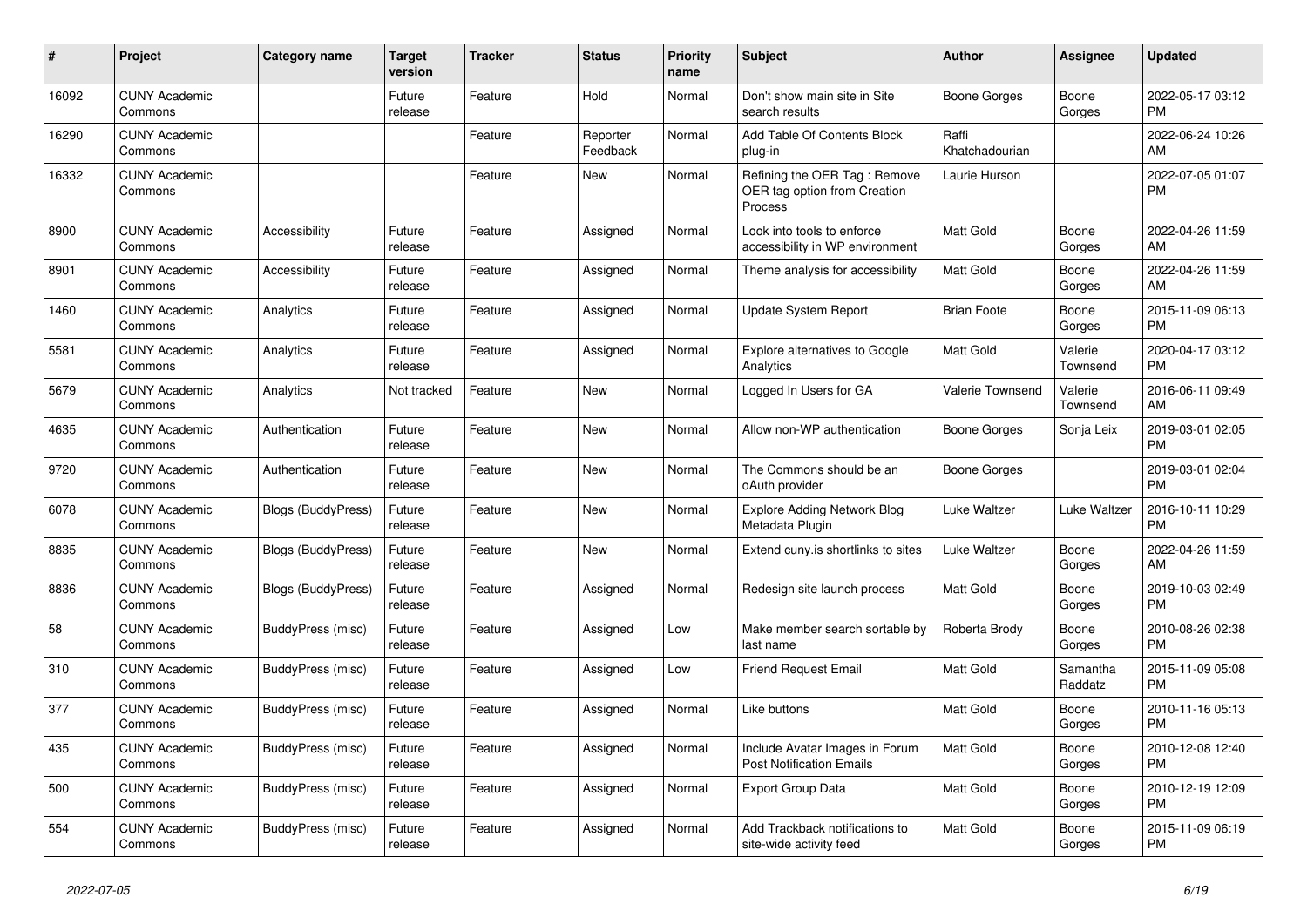| #     | <b>Project</b>                  | <b>Category name</b>     | <b>Target</b><br>version | <b>Tracker</b> | <b>Status</b> | Priority<br>name | <b>Subject</b>                                                       | <b>Author</b>           | Assignee          | <b>Updated</b>                |
|-------|---------------------------------|--------------------------|--------------------------|----------------|---------------|------------------|----------------------------------------------------------------------|-------------------------|-------------------|-------------------------------|
| 599   | <b>CUNY Academic</b><br>Commons | BuddyPress (misc)        | Future<br>release        | Feature        | Assigned      | Normal           | Consider adding rating plugins for<br><b>BuddyPress/BBPress</b>      | <b>Matt Gold</b>        | Boone<br>Gorges   | 2011-08-22 06:50<br><b>PM</b> |
| 635   | <b>CUNY Academic</b><br>Commons | BuddyPress (misc)        | Future<br>release        | Feature        | Assigned      | Normal           | Big Blue Button -<br>Videoconferencing in Groups and<br><b>Blogs</b> | <b>Matt Gold</b>        | Boone<br>Gorges   | 2011-03-14 03:24<br><b>PM</b> |
| 1423  | <b>CUNY Academic</b><br>Commons | BuddyPress (misc)        | Future<br>release        | Feature        | Assigned      | Low              | Show an avatar for pingback<br>comment activity items                | Boone Gorges            | <b>Tahir Butt</b> | 2016-10-24 12:03<br><b>PM</b> |
| 2325  | <b>CUNY Academic</b><br>Commons | BuddyPress (misc)        | Future<br>release        | Feature        | Assigned      | Low              | Profile should have separate fields<br>for first/last names          | local admin             | Boone<br>Gorges   | 2015-11-09 06:09<br><b>PM</b> |
| 519   | <b>CUNY Academic</b><br>Commons | <b>BuddyPress Docs</b>   | Future<br>release        | Feature        | Assigned      | Low              | TOC for individual docs - for new<br>BP "wiki-like" plugin           | scott voth              | Boone<br>Gorges   | 2015-11-09 05:54<br><b>PM</b> |
| 618   | <b>CUNY Academic</b><br>Commons | <b>BuddyPress Docs</b>   | Future<br>release        | Feature        | Assigned      | Normal           | <b>BuddyPress Docs: export formats</b>                               | <b>Boone Gorges</b>     | Boone<br>Gorges   | 2015-11-09 05:38<br><b>PM</b> |
| 1417  | <b>CUNY Academic</b><br>Commons | <b>BuddyPress Docs</b>   | Future<br>release        | Feature        | Assigned      | Low              | <b>Bulk actions for BuddyPress Docs</b>                              | Boone Gorges            | Boone<br>Gorges   | 2016-10-17 10:41<br><b>PM</b> |
| 1422  | <b>CUNY Academic</b><br>Commons | <b>BuddyPress Docs</b>   | Future<br>release        | Feature        | Assigned      | Normal           | Make "created Doc" activity icons<br>non-mini                        | <b>Boone Gorges</b>     | Boone<br>Gorges   | 2015-11-09 05:48<br><b>PM</b> |
| 1744  | <b>CUNY Academic</b><br>Commons | <b>BuddyPress Docs</b>   | Future<br>release        | Feature        | Assigned      | Normal           | Spreadsheet-style Docs                                               | Boone Gorges            | Boone<br>Gorges   | 2015-11-09 06:13<br><b>PM</b> |
| 2523  | <b>CUNY Academic</b><br>Commons | <b>BuddyPress Docs</b>   | Future<br>release        | Feature        | Assigned      | Normal           | Allow Users to Upload Images to<br><b>BP</b> Docs                    | <b>Matt Gold</b>        | Boone<br>Gorges   | 2015-11-09 06:14<br><b>PM</b> |
| 6389  | <b>CUNY Academic</b><br>Commons | <b>BuddyPress Docs</b>   | Future<br>release        | Feature        | New           | Low              | Make Discussion Area Visible<br>When Editing a Doc                   | Luke Waltzer            | Boone<br>Gorges   | 2016-10-21 04:16<br><b>PM</b> |
| 13466 | <b>CUNY Academic</b><br>Commons | Cavalcade                | Future<br>release        | Feature        | New           | Normal           | Automated cleanup for duplicate<br>Cavalcade tasks                   | Boone Gorges            | Boone<br>Gorges   | 2020-10-13 05:24<br><b>PM</b> |
| 10226 | <b>CUNY Academic</b><br>Commons | Courses                  | Future<br>release        | Feature        | New           | Normal           | Add "My Courses" to drop down<br>list                                | scott voth              | Boone<br>Gorges   | 2021-11-19 12:42<br><b>PM</b> |
| 11789 | <b>CUNY Academic</b><br>Commons | Courses                  | Future<br>release        | Feature        | <b>New</b>    | Normal           | Ability to remove item from<br>Courses list                          | Laurie Hurson           | Sonja Leix        | 2019-09-24 12:28<br><b>PM</b> |
| 9420  | <b>CUNY Academic</b><br>Commons | cuny.is                  | Not tracked              | Feature        | New           | Normal           | Request for http://cuny.is/streams                                   | Raffi<br>Khatchadourian | Marilyn<br>Weber  | 2018-04-02 10:08<br>AM        |
| 2754  | <b>CUNY Academic</b><br>Commons | Design                   | Future<br>release        | Feature        | Assigned      | Normal           | Determine strategy for CAC logo<br>handling in top header            | Micki Kaufman           | Chris Stein       | 2015-01-05 08:53<br><b>PM</b> |
| 8902  | <b>CUNY Academic</b><br>Commons | Design                   | Not tracked              | Feature        | Assigned      | Normal           | Report back on research on<br><b>BuddyPress themes</b>               | Matt Gold               | Michael Smith     | 2017-11-10 12:31<br><b>PM</b> |
| 1165  | <b>CUNY Academic</b><br>Commons | <b>Email Invitations</b> | Future<br>release        | Feature        | Assigned      | Low              | Allow saved lists of invitees under<br>Send Invites                  | Boone Gorges            | Boone<br>Gorges   | 2015-11-09 06:03<br><b>PM</b> |
| 1166  | <b>CUNY Academic</b><br>Commons | <b>Email Invitations</b> | Future<br>release        | Feature        | <b>New</b>    | Low              | Better organizational tools for Sent   Boone Gorges<br>Invites       |                         | Boone<br>Gorges   | 2015-11-09 06:02<br><b>PM</b> |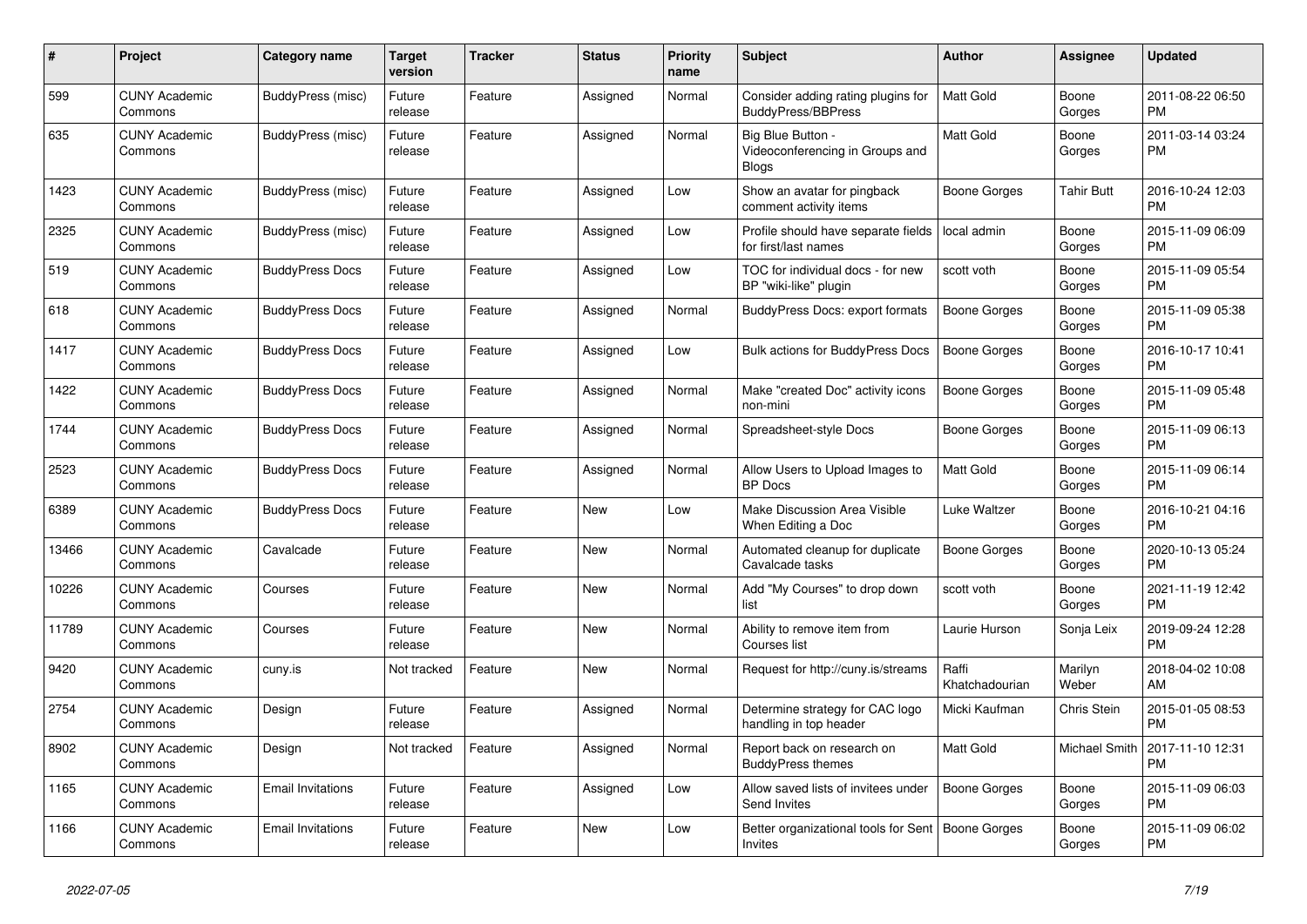| #     | Project                         | <b>Category name</b>       | <b>Target</b><br>version | <b>Tracker</b> | <b>Status</b>        | <b>Priority</b><br>name | Subject                                                                             | Author                  | <b>Assignee</b>     | <b>Updated</b>                |
|-------|---------------------------------|----------------------------|--------------------------|----------------|----------------------|-------------------------|-------------------------------------------------------------------------------------|-------------------------|---------------------|-------------------------------|
| 1167  | <b>CUNY Academic</b><br>Commons | <b>Email Invitations</b>   | Future<br>release        | Feature        | <b>New</b>           | Low                     | Allow email invitations to be resent                                                | Boone Gorges            | Boone<br>Gorges     | 2015-11-12 12:53<br>AM        |
| 333   | <b>CUNY Academic</b><br>Commons | <b>Email Notifications</b> | Future<br>release        | Feature        | Assigned             | Low                     | Delay Forum Notification Email<br>Delivery Until After Editing Period<br>Ends       | <b>Matt Gold</b>        | Raymond<br>Hoh      | 2015-11-09 06:01<br><b>PM</b> |
| 5992  | <b>CUNY Academic</b><br>Commons | <b>Email Notifications</b> | Future<br>release        | Feature        | New                  | Normal                  | Changing the From line of<br>autogenerated blog emails                              | Marilyn Weber           |                     | 2018-09-27 05:19<br><b>PM</b> |
| 12042 | <b>CUNY Academic</b><br>Commons | <b>Email Notifications</b> | Future<br>release        | Feature        | <b>New</b>           | Normal                  | Improved error logging for BPGES<br>send queue                                      | <b>Boone Gorges</b>     | Boone<br>Gorges     | 2021-11-19 12:25<br>PM        |
| 15604 | <b>CUNY Academic</b><br>Commons | <b>Email Notifications</b> | Future<br>release        | Feature        | Assigned             | Normal                  | <b>Restructure Commons Group</b><br><b>Digest Email Messages</b>                    | <b>Matt Gold</b>        | Boone<br>Gorges     | 2022-05-26 10:45<br>AM        |
| 3475  | <b>CUNY Academic</b><br>Commons | Events                     | Future<br>release        | Feature        | Assigned             | Normal                  | Request to add plugin to<br>streamline room<br>booking/appointment booking          | Naomi Barrettara        | Boone<br>Gorges     | 2014-12-01 05:14<br><b>PM</b> |
| 4053  | <b>CUNY Academic</b><br>Commons | Events                     | Future<br>release        | Feature        | Assigned             | Normal                  | Create new tab for past events                                                      | <b>Matt Gold</b>        | Boone<br>Gorges     | 2015-05-12 02:10<br>PM.       |
| 4238  | <b>CUNY Academic</b><br>Commons | Events                     | Future<br>release        | Feature        | Assigned             | Normal                  | Copy Events to Other Groups?                                                        | <b>Matt Gold</b>        | Boone<br>Gorges     | 2015-07-02 10:08<br>AM.       |
| 4481  | <b>CUNY Academic</b><br>Commons | Events                     | Future<br>release        | Feature        | New                  | Normal                  | Group admins/mods should have<br>the ability to unlink an event from<br>the group   | <b>Boone Gorges</b>     | Boone<br>Gorges     | 2017-04-24 03:53<br><b>PM</b> |
| 5016  | <b>CUNY Academic</b><br>Commons | Events                     | Future<br>release        | Feature        | Assigned             | Low                     | Allow comments to be posted on<br>events                                            | Matt Gold               | Raymond<br>Hoh      | 2019-03-01 02:23<br><b>PM</b> |
| 5696  | <b>CUNY Academic</b><br>Commons | Events                     | Future<br>release        | Feature        | Assigned             | Normal                  | Events Calendar - display options<br>/ calendar aggregation                         | Matt Gold               | Boone<br>Gorges     | 2016-10-13 11:44<br>AM.       |
| 11077 | <b>CUNY Academic</b><br>Commons | Events                     | Not tracked              | Feature        | Reporter<br>Feedback | Normal                  | Show event category description<br>in event list view                               | Raffi<br>Khatchadourian |                     | 2019-02-12 10:38<br><b>PM</b> |
| 11531 | <b>CUNY Academic</b><br>Commons | Events                     | Future<br>release        | Feature        | New                  | Normal                  | Main Events calendar should<br>include non-public events that<br>user has access to | scott voth              | Boone<br>Gorges     | 2019-06-11 10:00<br>AM        |
| 653   | <b>CUNY Academic</b><br>Commons | Group Blogs                | Future<br>release        | Feature        | Assigned             | Normal                  | Redesign Integration of Groups<br>and Blogs                                         | <b>Matt Gold</b>        | Samantha<br>Raddatz | 2015-11-09 05:40<br><b>PM</b> |
| 3580  | <b>CUNY Academic</b><br>Commons | Group Blogs                | Future<br>release        | Feature        | <b>New</b>           | Normal                  | Multiple blogs per group                                                            | <b>Boone Gorges</b>     | Boone<br>Gorges     | 2018-02-20 02:02<br><b>PM</b> |
| 8756  | <b>CUNY Academic</b><br>Commons | Group Blogs                | Future<br>release        | Feature        | Hold                 | Normal                  | Connect multiple blogs to one<br>group?                                             | Matt Gold               | Boone<br>Gorges     | 2017-09-30 10:42<br>AM        |
| 1192  | <b>CUNY Academic</b><br>Commons | Group Files                | Future<br>release        | Feature        | Assigned             | Low                     | When posting group files, allow<br>users to add a category without<br>saving        | Matt Gold               | Raymond<br>Hoh      | 2015-11-09 05:53<br><b>PM</b> |
| 3080  | <b>CUNY Academic</b><br>Commons | Group Files                | Future<br>release        | Feature        | Assigned             | Low                     | Create a system to keep track of<br>file changes                                    | <b>Matt Gold</b>        | Boone<br>Gorges     | 2014-02-26 10:04<br>PM        |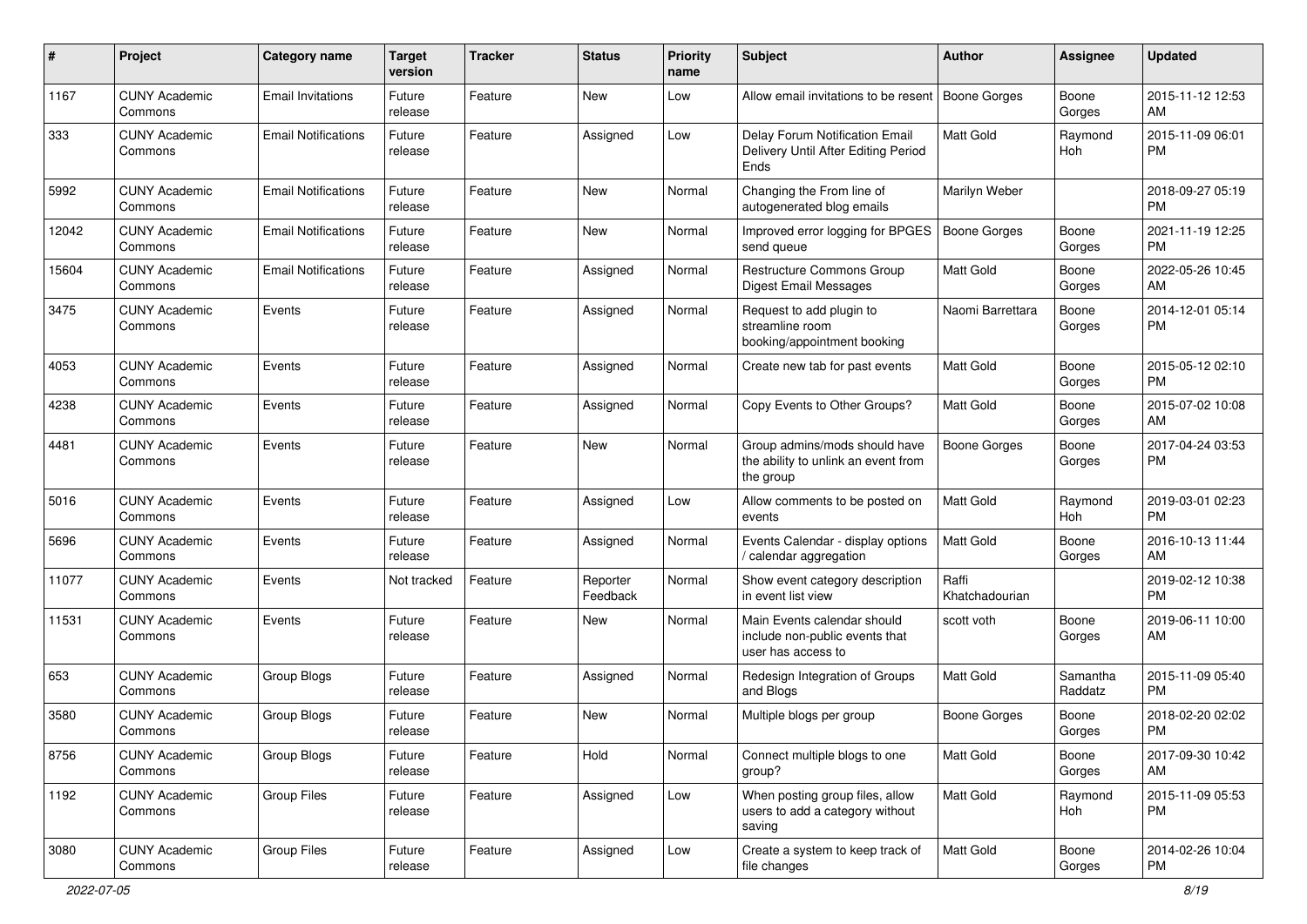| $\pmb{\#}$ | Project                         | Category name      | <b>Target</b><br>version | <b>Tracker</b> | <b>Status</b>        | Priority<br>name | <b>Subject</b>                                                                             | <b>Author</b>     | Assignee            | <b>Updated</b>                |
|------------|---------------------------------|--------------------|--------------------------|----------------|----------------------|------------------|--------------------------------------------------------------------------------------------|-------------------|---------------------|-------------------------------|
| 3354       | <b>CUNY Academic</b><br>Commons | <b>Group Files</b> | Future<br>release        | Feature        | Assigned             | Low              | Allow Group Download of Multiple<br><b>Selected Files</b>                                  | <b>Matt Gold</b>  | Chris Stein         | 2014-08-01 08:50<br>AM        |
| 11834      | <b>CUNY Academic</b><br>Commons | <b>Group Files</b> | Future<br>release        | Feature        | New                  | Normal           | Improved tools for managing<br>group file folders                                          | Boone Gorges      | Sonja Leix          | 2019-09-06 03:55<br><b>PM</b> |
| 12091      | <b>CUNY Academic</b><br>Commons | <b>Group Files</b> | Future<br>release        | Feature        | <b>New</b>           | Normal           | Improved pre-upload file validation<br>for bp-group-documents                              | Boone Gorges      | Boone<br>Gorges     | 2019-11-14 01:21<br><b>PM</b> |
| 585        | <b>CUNY Academic</b><br>Commons | Group Forums       | Future<br>release        | Feature        | Assigned             | Normal           | Merge Forum Topics                                                                         | Sarah Morgano     | Boone<br>Gorges     | 2011-07-06 04:11<br><b>PM</b> |
| 3192       | <b>CUNY Academic</b><br>Commons | Group Forums       | Future<br>release        | Feature        | Assigned             | Normal           | Customizable forum views for<br>bbPress 2.x group forums                                   | Boone Gorges      | Raymond<br>Hoh      | 2015-11-09 12:47<br><b>PM</b> |
| 3193       | <b>CUNY Academic</b><br>Commons | Group Forums       | Future<br>release        | Feature        | Assigned             | Normal           | bbPress 2.x dynamic roles and<br><b>RBE</b>                                                | Boone Gorges      | Boone<br>Gorges     | 2014-09-30 01:30<br><b>PM</b> |
| 10659      | <b>CUNY Academic</b><br>Commons | Group Forums       | Future<br>release        | Feature        | Assigned             | Normal           | Post to multiple groups via email                                                          | <b>Matt Gold</b>  | Raymond<br>Hoh      | 2018-11-15 12:54<br>AM        |
| 13199      | <b>CUNY Academic</b><br>Commons | Group Forums       | Future<br>release        | Feature        | New                  | Normal           | <b>Favoring Groups over bbPress</b><br>plugin                                              | Colin McDonald    | Colin<br>McDonald   | 2021-11-19 12:28<br><b>PM</b> |
| 13358      | <b>CUNY Academic</b><br>Commons | Group Forums       | Future<br>release        | Feature        | <b>New</b>           | Normal           | Improved UI for group forum<br>threading settings                                          | Boone Gorges      | Raymond<br>Hoh      | 2021-11-19 12:27<br><b>PM</b> |
| 1456       | <b>CUNY Academic</b><br>Commons | Group Invitations  | Future<br>release        | Feature        | Reporter<br>Feedback | Low              | Invite to Group Button from Profile<br>Field                                               | <b>Matt Gold</b>  | Samantha<br>Raddatz | 2015-11-09 05:59<br><b>PM</b> |
| 2610       | <b>CUNY Academic</b><br>Commons | Group Invitations  | Future<br>release        | Feature        | Assigned             | Low              | Request: Custom invitation<br>message to group invites                                     | local admin       | Boone<br>Gorges     | 2015-11-09 06:13<br><b>PM</b> |
| 3308       | <b>CUNY Academic</b><br>Commons | Group Invitations  | Future<br>release        | Feature        | Assigned             | Normal           | Allow members to rescind group<br>invitations                                              | <b>Matt Gold</b>  | Boone<br>Gorges     | 2015-04-01 08:53<br><b>PM</b> |
| 13370      | <b>CUNY Academic</b><br>Commons | Group Library      | Future<br>release        | Feature        | New                  | Normal           | Library bulk deletion and folder<br>editina                                                | Colin McDonald    | Boone<br>Gorges     | 2020-10-13 10:41<br>AM        |
| 13650      | <b>CUNY Academic</b><br>Commons | Group Library      | Future<br>release        | Feature        | <b>New</b>           | Normal           | Forum Attachments in Group<br>Library                                                      | Laurie Hurson     |                     | 2021-11-19 12:30<br><b>PM</b> |
| 14309      | <b>CUNY Academic</b><br>Commons | Group Library      | Future<br>release        | Feature        | New                  | Normal           | Better handling of<br>bp group document file download<br>attempts when file is not present | Boone Gorges      | Boone<br>Gorges     | 2021-11-19 12:28<br><b>PM</b> |
| 481        | <b>CUNY Academic</b><br>Commons | Groups (misc)      | Future<br>release        | Feature        | Assigned             | Normal           | ability to archive inactive groups<br>and blogs                                            | Michael Mandiberg | Samantha<br>Raddatz | 2015-11-09 05:56<br><b>PM</b> |
| 1544       | <b>CUNY Academic</b><br>Commons | Groups (misc)      | Future<br>release        | Feature        | Reporter<br>Feedback | Normal           | Group Filtering and Sorting                                                                | <b>Matt Gold</b>  | Chris Stein         | 2019-03-01 02:25<br><b>PM</b> |
| 3458       | <b>CUNY Academic</b><br>Commons | Groups (misc)      | Future<br>release        | Feature        | Assigned             | Normal           | Filter Members of Group by<br>Campus                                                       | Michael Smith     | Samantha<br>Raddatz | 2014-09-26 08:32<br><b>PM</b> |
| 7115       | <b>CUNY Academic</b><br>Commons | Groups (misc)      | Future<br>release        | Feature        | Reporter<br>Feedback | Normal           | make licensing info clear during<br>group creation                                         | Matt Gold         | Raymond<br>Hoh      | 2020-12-08 11:32<br>AM        |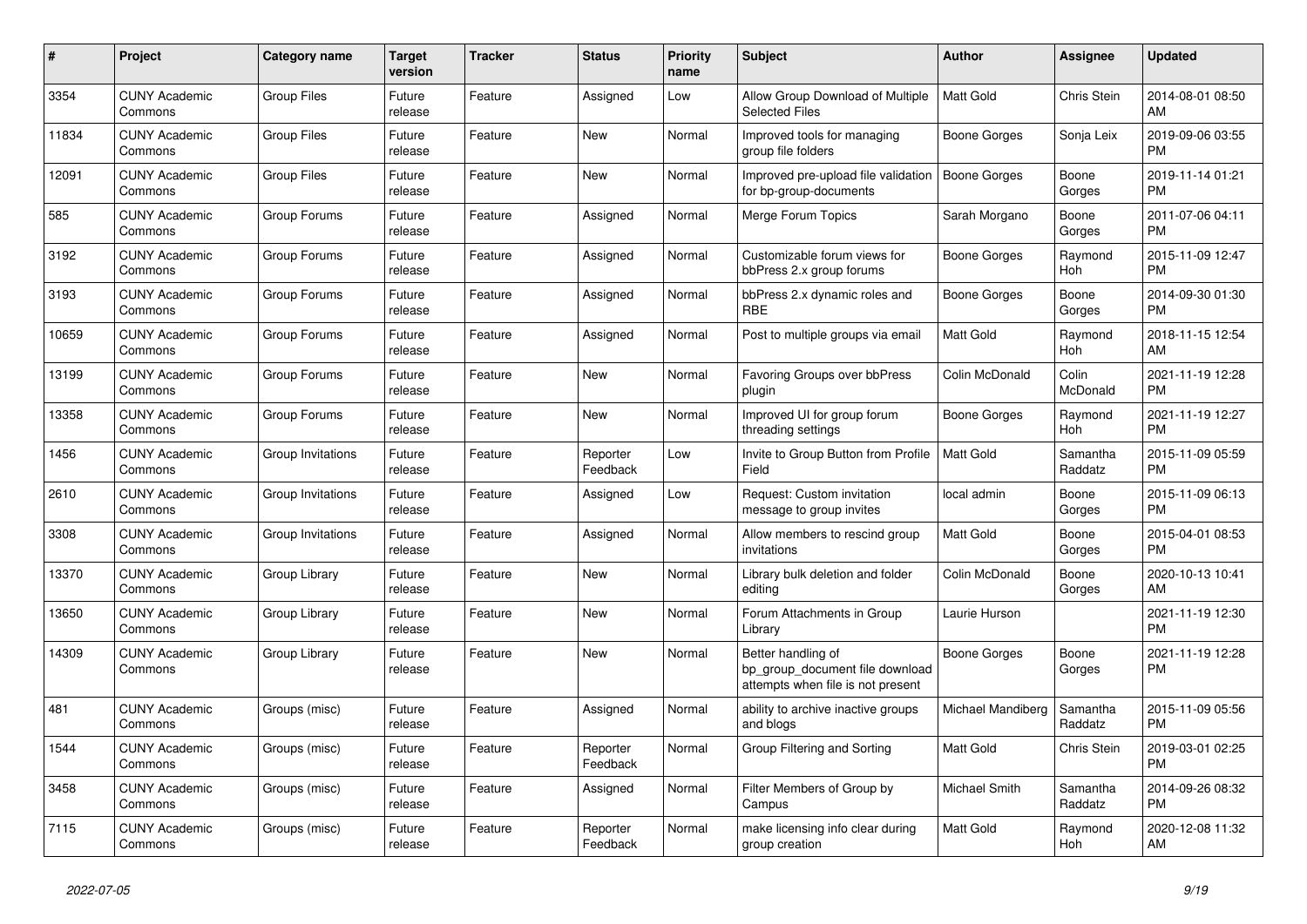| #     | <b>Project</b>                  | <b>Category name</b>           | <b>Target</b><br>version | <b>Tracker</b> | <b>Status</b>        | Priority<br>name | <b>Subject</b>                                                                             | <b>Author</b>       | Assignee          | <b>Updated</b>                |
|-------|---------------------------------|--------------------------------|--------------------------|----------------|----------------------|------------------|--------------------------------------------------------------------------------------------|---------------------|-------------------|-------------------------------|
| 12446 | <b>CUNY Academic</b><br>Commons | Groups (misc)                  | Future<br>release        | Feature        | Reporter<br>Feedback | Normal           | Toggle default site to group forum<br>posting                                              | Laurie Hurson       | Laurie Hurson     | 2020-03-10 11:57<br>AM        |
| 1888  | <b>CUNY Academic</b><br>Commons | Home Page                      | Future<br>release        | Feature        | Assigned             | Normal           | Refactor BP MPO Activity Filter to<br>support proper pagination                            | Sarah Morgano       | Boone<br>Gorges   | 2014-05-01 07:11<br><b>PM</b> |
| 1983  | <b>CUNY Academic</b><br>Commons | Home Page                      | Future<br>release        | Feature        | Assigned             | Low              | Media Library integration with<br>Featured Content plugin                                  | Boone Gorges        | Dominic<br>Giglio | 2014-03-17 10:34<br>AM        |
| 4980  | <b>CUNY Academic</b><br>Commons | Home Page                      | Future<br>release        | Feature        | Assigned             | Normal           | CAC Featured Content -- Adding<br>Randomization                                            | <b>Matt Gold</b>    | Boone<br>Gorges   | 2016-12-12 03:01<br><b>PM</b> |
| 3230  | <b>CUNY Academic</b><br>Commons | Internal Tools and<br>Workflow | Not tracked              | Feature        | Assigned             | High             | Scripts for quicker<br>provisioning/updating of<br>development environments                | Boone Gorges        | Boone<br>Gorges   | 2016-01-26 04:54<br><b>PM</b> |
| 13891 | <b>CUNY Academic</b><br>Commons | Internal Tools and<br>Workflow | 2.1.0                    | Feature        | <b>New</b>           | Normal           | Migrate automated linting to<br>GitHub Actions                                             | <b>Boone Gorges</b> | Jeremy Felt       | 2022-06-29 11:13<br>AM        |
| 15194 | <b>CUNY Academic</b><br>Commons | Internal Tools and<br>Workflow | 2.1.0                    | Feature        | <b>New</b>           | Normal           | PHPCS sniff for un-restored<br>switch_to_blog() calls                                      | Boone Gorges        | Jeremy Felt       | 2022-05-26 10:45<br>AM        |
| 5234  | <b>CUNY Academic</b><br>Commons | Membership                     | Future<br>release        | Feature        | Assigned             | Normal           | Write Unconfirmed patch for WP                                                             | Boone Gorges        | Boone<br>Gorges   | 2016-10-24 11:18<br>AM        |
| 3330  | <b>CUNY Academic</b><br>Commons | My Commons                     | Future<br>release        | Feature        | Assigned             | Normal           | 'Commons Information" tool                                                                 | Boone Gorges        | Chris Stein       | 2014-09-22 08:46<br><b>PM</b> |
| 3517  | <b>CUNY Academic</b><br>Commons | My Commons                     | Future<br>release        | Feature        | Assigned             | Normal           | Mute/Unmute My Commons<br>updates                                                          | <b>Matt Gold</b>    | Raymond<br>Hoh    | 2015-11-09 01:19<br><b>PM</b> |
| 3536  | <b>CUNY Academic</b><br>Commons | My Commons                     | Future<br>release        | Feature        | Assigned             | Normal           | Infinite Scroll on My Commons<br>page                                                      | <b>Matt Gold</b>    | Raymond<br>Hoh    | 2015-04-13 04:42<br><b>PM</b> |
| 9028  | <b>CUNY Academic</b><br>Commons | Onboarding                     | Future<br>release        | Feature        | Assigned             | Normal           | suggest groups to new members<br>during the registration process                           | <b>Matt Gold</b>    | Chris Stein       | 2018-10-24 12:34<br><b>PM</b> |
| 9895  | <b>CUNY Academic</b><br>Commons | Onboarding                     | Future<br>release        | Feature        | Assigned             | Normal           | Add "Accept Invitation"<br>link/button/function to Group<br>and/or Site invitation emails? | Luke Waltzer        | Boone<br>Gorges   | 2018-06-07 12:42<br><b>PM</b> |
| 5955  | <b>CUNY Academic</b><br>Commons | Outreach                       | Future<br>release        | Feature        | Assigned             | Normal           | Create auto-newsletter for<br>commons members                                              | <b>Matt Gold</b>    | Luke Waltzer      | 2016-08-30 10:34<br>AM        |
| 14787 | <b>CUNY Academic</b><br>Commons | <b>Plugin Packages</b>         | Future<br>release        | Feature        | New                  | Normal           | Creating a "Design" plugin<br>package                                                      | Laurie Hurson       | scott voth        | 2022-04-27 04:56<br><b>PM</b> |
| 2013  | <b>CUNY Academic</b><br>Commons | Public Portfolio               | Future<br>release        | Feature        | Assigned             | Low              | Have Profile Privacy Options show   Matt Gold<br>up only for filled-in fields              |                     | Boone<br>Gorges   | 2015-11-09 06:09<br><b>PM</b> |
| 2753  | <b>CUNY Academic</b><br>Commons | <b>Public Portfolio</b>        | Future<br>release        | Feature        | New                  | Normal           | Create actual actual tagification in<br>academic interests and other<br>fields             | Micki Kaufman       | Boone<br>Gorges   | 2015-01-05 08:52<br><b>PM</b> |
| 2832  | <b>CUNY Academic</b><br>Commons | <b>Public Portfolio</b>        | Future<br>release        | Feature        | Assigned             | Normal           | Improve interface for (not)<br>auto-linking profile fields                                 | Boone Gorges        | Chris Stein       | 2015-01-05 08:52<br><b>PM</b> |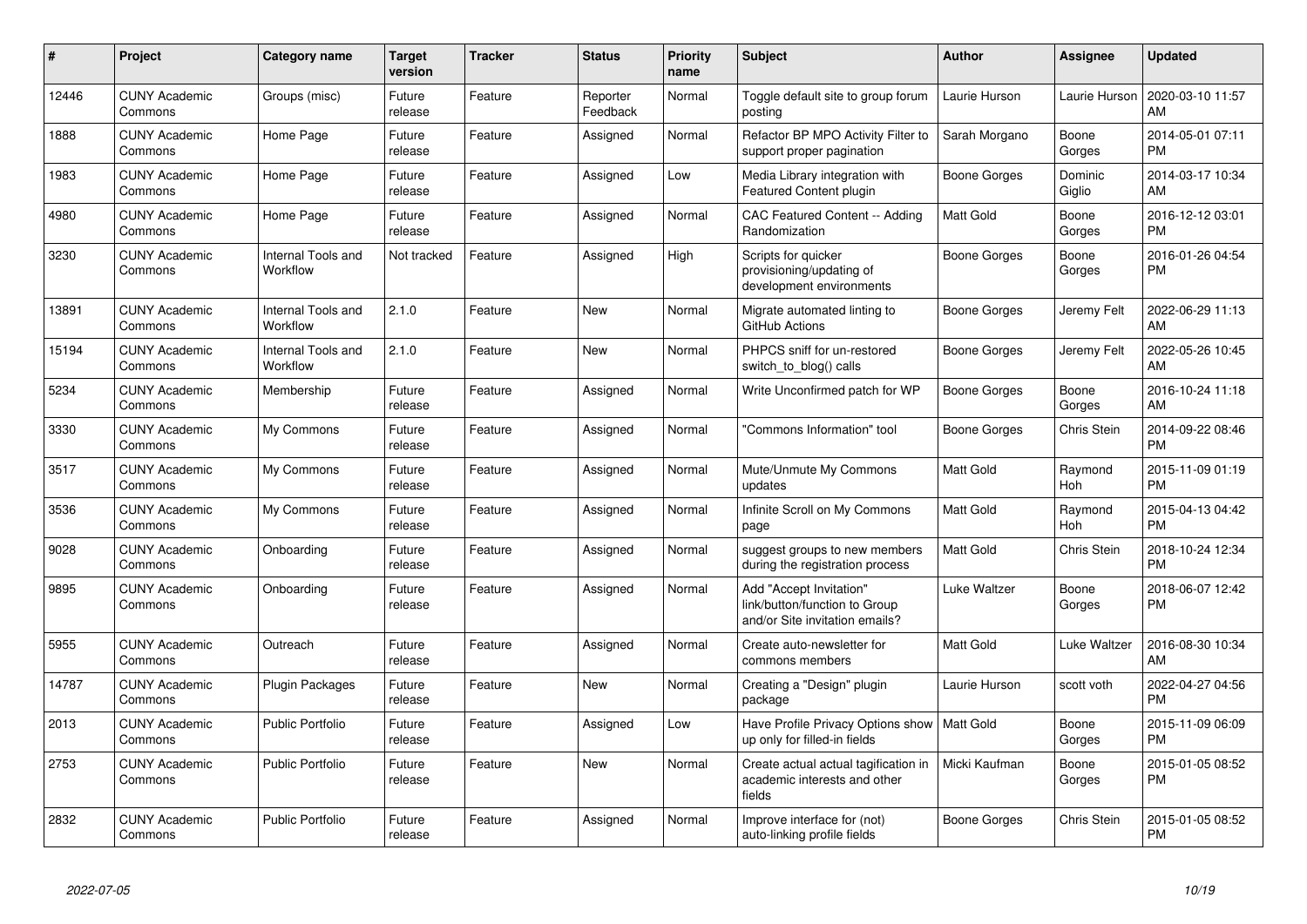| $\pmb{\#}$ | Project                         | Category name           | <b>Target</b><br>version | <b>Tracker</b> | <b>Status</b>        | Priority<br>name | <b>Subject</b>                                                        | <b>Author</b>       | Assignee            | <b>Updated</b>                |
|------------|---------------------------------|-------------------------|--------------------------|----------------|----------------------|------------------|-----------------------------------------------------------------------|---------------------|---------------------|-------------------------------|
| 2881       | <b>CUNY Academic</b><br>Commons | <b>Public Portfolio</b> | Future<br>release        | Feature        | Assigned             | Normal           | Redesign the UX for Profiles                                          | Chris Stein         | Chris Stein         | 2016-10-13 12:45<br><b>PM</b> |
| 3042       | <b>CUNY Academic</b><br>Commons | <b>Public Portfolio</b> | Future<br>release        | Feature        | Assigned             | Normal           | Browsing member interests                                             | Matt Gold           | Boone<br>Gorges     | 2015-03-21 09:04<br><b>PM</b> |
| 3048       | <b>CUNY Academic</b><br>Commons | <b>Public Portfolio</b> | Future<br>release        | Feature        | <b>New</b>           | Low              | Images for rich text profile fields                                   | Boone Gorges        | Boone<br>Gorges     | 2014-02-19 12:56<br><b>PM</b> |
| 3220       | <b>CUNY Academic</b><br>Commons | <b>Public Portfolio</b> | Future<br>release        | Feature        | Assigned             | Normal           | Add indent/outdent option to<br>Formatting Buttons on Profile<br>Page | <b>Matt Gold</b>    | Boone<br>Gorges     | 2014-05-21 10:39<br><b>PM</b> |
| 3768       | <b>CUNY Academic</b><br>Commons | <b>Public Portfolio</b> | Future<br>release        | Feature        | Assigned             | Normal           | Institutions/Past positions on<br>public portfolios                   | <b>Matt Gold</b>    | Boone<br>Gorges     | 2018-04-23 10:44<br>AM        |
| 3770       | <b>CUNY Academic</b><br>Commons | <b>Public Portfolio</b> | Future<br>release        | Feature        | Assigned             | Normal           | Improve Layout/Formatting of<br>Positions Area on Public Portfolios   | <b>Matt Gold</b>    | Chris Stein         | 2015-04-01 09:17<br><b>PM</b> |
| 10354      | <b>CUNY Academic</b><br>Commons | Public Portfolio        | Future<br>release        | Feature        | <b>New</b>           | Normal           | Opt out of Having a Profile Page                                      | scott voth          | <b>Chris Stein</b>  | 2020-05-12 10:43<br>AM        |
| 14184      | <b>CUNY Academic</b><br>Commons | <b>Public Portfolio</b> | Future<br>release        | Feature        | <b>New</b>           | Normal           | Centralized mechanism for storing<br>Campus affiliations              | <b>Boone Gorges</b> | Boone<br>Gorges     | 2022-01-04 11:35<br>AM        |
| 6115       | <b>CUNY Academic</b><br>Commons | Publicity               | Not tracked              | Feature        | Assigned             | Normal           | create digital signage for GC                                         | Matt Gold           | scott voth          | 2016-10-11 10:09<br><b>PM</b> |
| 9643       | <b>CUNY Academic</b><br>Commons | Publicity               | Not tracked              | Feature        | <b>New</b>           | Normal           | Create a page on the Commons<br>for logos etc.                        | Stephen Real        | Stephen Real        | 2018-04-24 10:53<br>AM        |
| 11945      | <b>CUNY Academic</b><br>Commons | Reckoning               | Future<br>release        | Feature        | Reporter<br>Feedback | Normal           | Add Comments bubble to<br>Reckoning views                             | Boone Gorges        | Boone<br>Gorges     | 2019-11-12 05:14<br><b>PM</b> |
| 940        | <b>CUNY Academic</b><br>Commons | Redmine                 | Future<br>release        | Feature        | Assigned             | Low              | Communication with users after<br>releases                            | <b>Matt Gold</b>    | Dominic<br>Giglio   | 2012-09-09 04:36<br><b>PM</b> |
| 3615       | <b>CUNY Academic</b><br>Commons | Redmine                 | Not tracked              | Feature        | <b>New</b>           | Low              | Create Redmine issues via email                                       | Dominic Giglio      | Boone<br>Gorges     | 2017-11-16 11:36<br>AM        |
| 308        | <b>CUNY Academic</b><br>Commons | Registration            | Future<br>release        | Feature        | <b>New</b>           | Normal           | Group recommendations for<br>signup process                           | Boone Gorges        | Samantha<br>Raddatz | 2015-11-09 05:07<br><b>PM</b> |
| 370        | <b>CUNY Academic</b><br>Commons | Registration            | Future<br>release        | Feature        | Assigned             | High             | <b>Guest Accounts</b>                                                 | Matt Gold           | Matt Gold           | 2015-04-09 09:33<br><b>PM</b> |
| 5225       | <b>CUNY Academic</b><br>Commons | Registration            | Future<br>release        | Feature        | Assigned             | Normal           | On-boarding Issues                                                    | Luke Waltzer        | Samantha<br>Raddatz | 2016-02-12 02:58<br><b>PM</b> |
| 11860      | <b>CUNY Academic</b><br>Commons | Registration            | Future<br>release        | Feature        | <b>New</b>           | Normal           | Ensure Students Are Aware They<br>Can Use Aliases At Registration     | scott voth          |                     | 2019-09-24 08:46<br>AM        |
| 8976       | <b>CUNY Academic</b><br>Commons | Reply By Email          | Not tracked              | Feature        | Assigned             | Normal           | Package RBE new topics posting?                                       | <b>Matt Gold</b>    | Raymond<br>Hoh      | 2017-12-04 02:34<br><b>PM</b> |
| 3002       | <b>CUNY Academic</b><br>Commons | Search                  | Future<br>release        | Feature        | Assigned             | Normal           | Overhaul CAC search by using<br>external search appliance             | Boone Gorges        | Boone<br>Gorges     | 2020-07-15 03:05<br><b>PM</b> |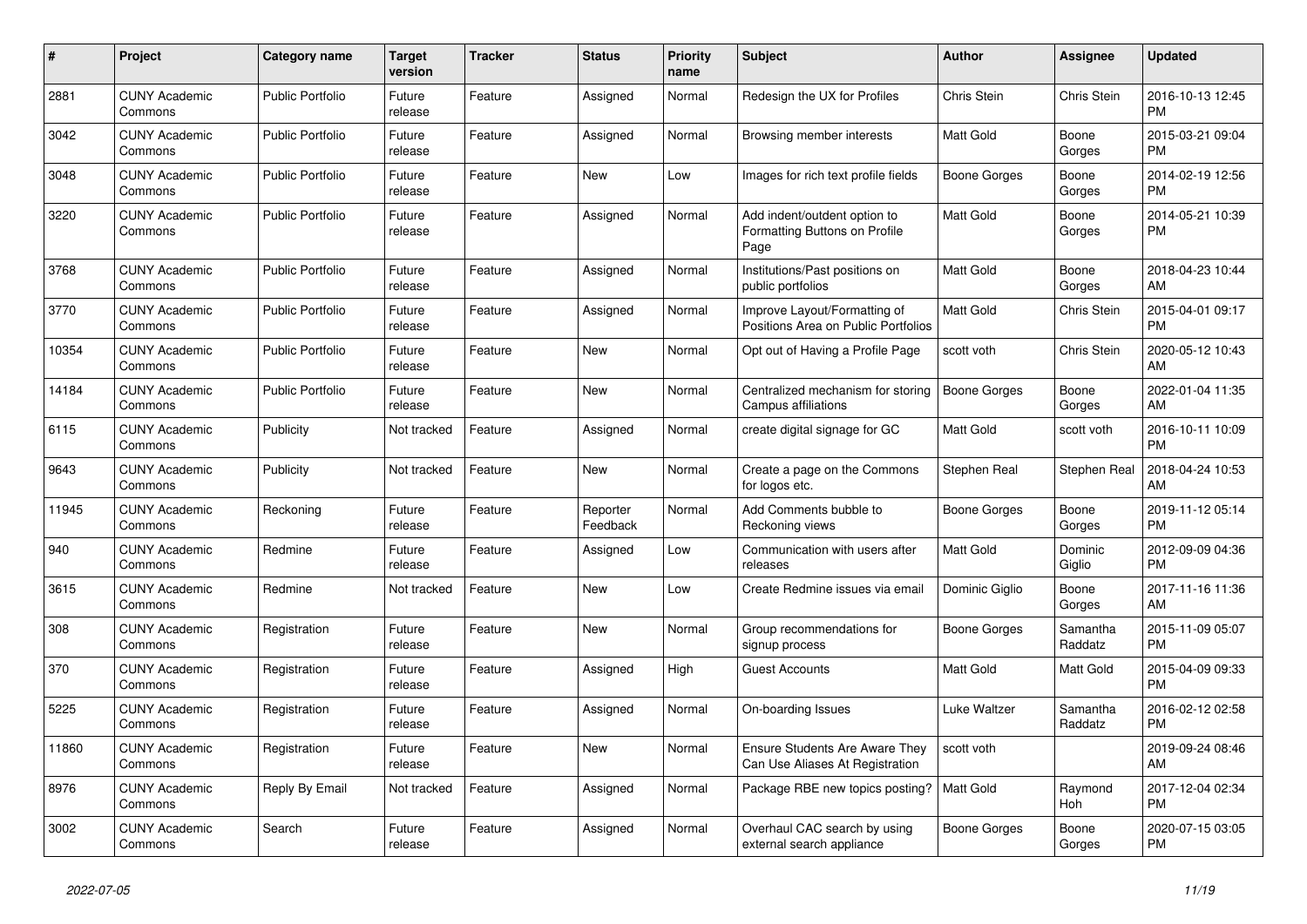| #     | Project                         | Category name            | <b>Target</b><br>version | <b>Tracker</b> | <b>Status</b> | Priority<br>name | <b>Subject</b>                                                                                                                                        | <b>Author</b>        | <b>Assignee</b>     | <b>Updated</b>                |
|-------|---------------------------------|--------------------------|--------------------------|----------------|---------------|------------------|-------------------------------------------------------------------------------------------------------------------------------------------------------|----------------------|---------------------|-------------------------------|
| 3662  | <b>CUNY Academic</b><br>Commons | <b>SEO</b>               | Future<br>release        | Feature        | Assigned      | Normal           | Duplicate Content/SEO/Google<br>issues                                                                                                                | <b>Matt Gold</b>     | Raymond<br>Hoh      | 2015-04-13 04:37<br><b>PM</b> |
| 13048 | <b>CUNY Academic</b><br>Commons | Shortcodes and<br>embeds | Future<br>release        | Feature        | New           | Normal           | Jupyter Notebooks support                                                                                                                             | Boone Gorges         |                     | 2020-07-14 11:46<br>AM        |
| 5050  | <b>CUNY Academic</b><br>Commons | Social Paper             | Future<br>release        | Feature        | New           | Low              | Making comments visible in SP<br>editing mode (SP suggestion #1)                                                                                      | Marilyn Weber        | Samantha<br>Raddatz | 2019-09-17 11:10<br><b>PM</b> |
| 5052  | <b>CUNY Academic</b><br>Commons | Social Paper             | Future<br>release        | Feature        | New           | Low              | Sentence by sentence or line by<br>line comments (SP suggestion #3)                                                                                   | Marilyn Weber        | Boone<br>Gorges     | 2016-02-11 10:24<br><b>PM</b> |
| 5053  | <b>CUNY Academic</b><br>Commons | Social Paper             | Future<br>release        | Feature        | New           | Low              | Scrollable menu to add readers<br>(SP suggestion #4)                                                                                                  | Marilyn Weber        | Samantha<br>Raddatz | 2016-04-21 05:21<br><b>PM</b> |
| 5058  | <b>CUNY Academic</b><br>Commons | Social Paper             | Future<br>release        | Feature        | New           | Low              | Can there be a clearer signal that<br>even when comments have<br>already been made you add<br>comments by clicking on the side?<br>(SP suggestion #5) | <b>Marilyn Weber</b> | Samantha<br>Raddatz | 2016-02-11 10:24<br><b>PM</b> |
| 5199  | <b>CUNY Academic</b><br>Commons | <b>Social Paper</b>      | Future<br>release        | Feature        | New           | Normal           | add tables to the SP editor                                                                                                                           | Marilyn Weber        |                     | 2016-10-24 11:27<br>AM        |
| 5205  | <b>CUNY Academic</b><br>Commons | Social Paper             | Future<br>release        | Feature        | New           | Normal           | Social Paper folders                                                                                                                                  | Marilyn Weber        |                     | 2016-02-11 10:24<br><b>PM</b> |
| 5397  | <b>CUNY Academic</b><br>Commons | Social Paper             | Future<br>release        | Feature        | <b>New</b>    | Normal           | frustrating to have to<br>enable/disable in SP                                                                                                        | Marilyn Weber        | Samantha<br>Raddatz | 2016-04-20 03:39<br><b>PM</b> |
| 5489  | <b>CUNY Academic</b><br>Commons | Social Paper             | Future<br>release        | Feature        | <b>New</b>    | Normal           | Asc/desc sorting for Social Paper<br>directories                                                                                                      | <b>Boone Gorges</b>  |                     | 2016-04-21 10:06<br><b>PM</b> |
| 8898  | <b>CUNY Academic</b><br>Commons | Social Paper             | Not tracked              | Feature        | Assigned      | Normal           | Usage data on docs and social<br>paper                                                                                                                | <b>Matt Gold</b>     | Matt Gold           | 2017-11-16 11:32<br>AM        |
| 6426  | <b>CUNY Academic</b><br>Commons | Spam/Spam<br>Prevention  | Future<br>release        | Feature        | Assigned      | Normal           | Force captcha on all comments?                                                                                                                        | <b>Matt Gold</b>     | <b>Tahir Butt</b>   | 2016-10-24 02:06<br><b>PM</b> |
| 3090  | <b>CUNY Academic</b><br>Commons | Twitter page             | Future<br>release        | Feature        | Assigned      | Normal           | Prevent Retweets from showing<br>up on Commons twitter page                                                                                           | <b>Matt Gold</b>     | <b>Tahir Butt</b>   | 2016-10-24 11:31<br>AM        |
| 3473  | <b>CUNY Academic</b><br>Commons | User Experience          | Future<br>release        | Feature        | Assigned      | Normal           | Commons profile: Add help info<br>about "Positions" replacing "title"                                                                                 | Keith Miyake         | Samantha<br>Raddatz | 2015-11-09 02:28<br><b>PM</b> |
| 5316  | <b>CUNY Academic</b><br>Commons | User Experience          | Future<br>release        | Feature        | Assigned      | Normal           | Prompt user email address<br>updates                                                                                                                  | Matt Gold            | Stephen Real        | 2016-12-21 03:30<br><b>PM</b> |
| 287   | <b>CUNY Academic</b><br>Commons | WordPress (misc)         | Future<br>release        | Feature        | Assigned      | Normal           | Create troubleshooting tool for<br>account sign-up                                                                                                    | <b>Matt Gold</b>     | Boone<br>Gorges     | 2015-11-09 06:17<br><b>PM</b> |
| 365   | <b>CUNY Academic</b><br>Commons | WordPress (misc)         | Future<br>release        | Feature        | Assigned      | Normal           | <b>Create Mouseover Tooltips</b><br>throughout Site                                                                                                   | <b>Matt Gold</b>     | Chris Stein         | 2015-11-09 06:18<br><b>PM</b> |
| 1105  | <b>CUNY Academic</b><br>Commons | WordPress (misc)         | Future<br>release        | Feature        | Assigned      | Normal           | Rephrase Blog Privacy Options                                                                                                                         | <b>Matt Gold</b>     | Samantha<br>Raddatz | 2015-11-09 06:19<br><b>PM</b> |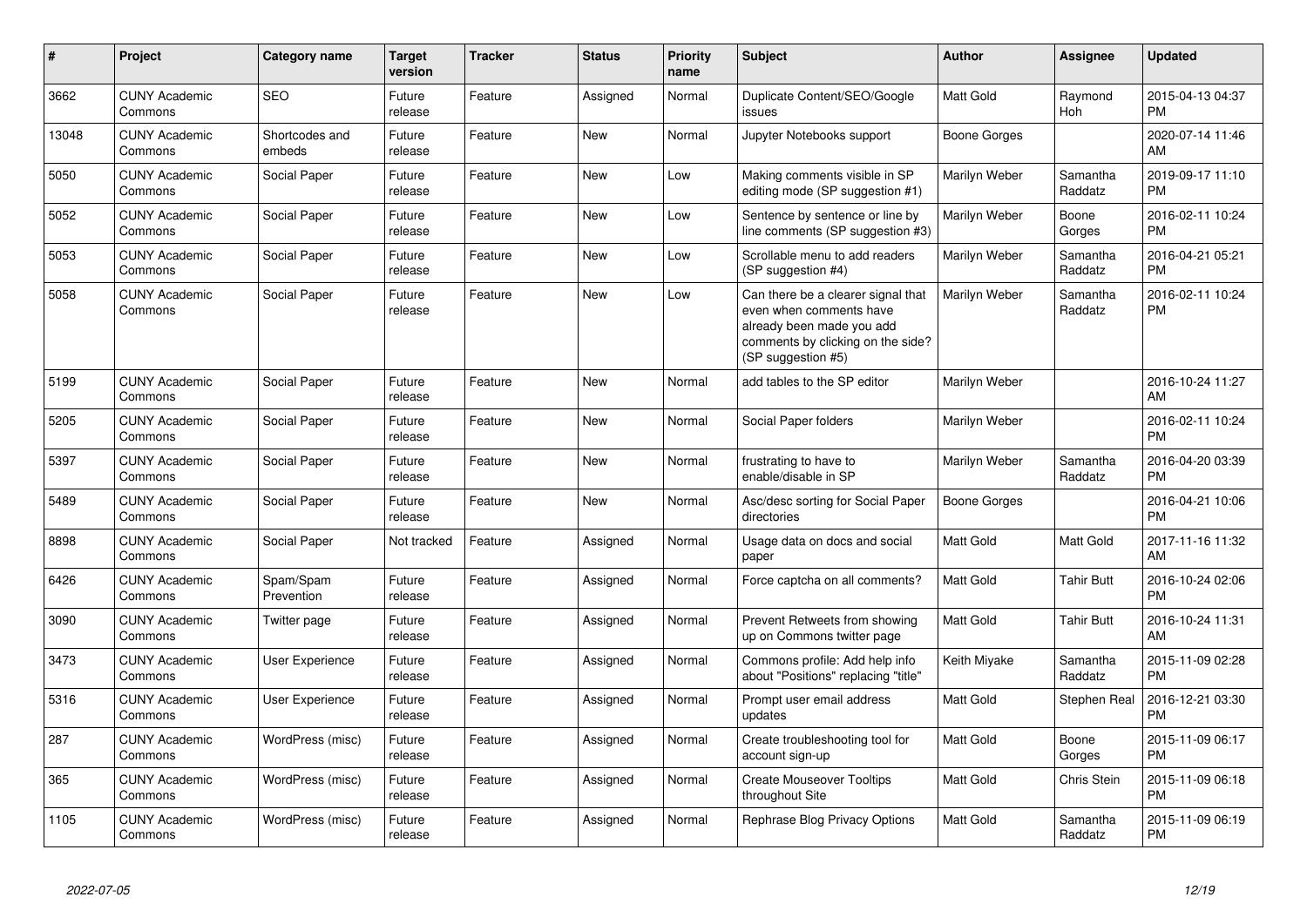| $\#$  | Project                         | <b>Category name</b>     | <b>Target</b><br>version | <b>Tracker</b> | <b>Status</b>        | <b>Priority</b><br>name | <b>Subject</b>                                                   | <b>Author</b>           | <b>Assignee</b>    | <b>Updated</b>                |
|-------|---------------------------------|--------------------------|--------------------------|----------------|----------------------|-------------------------|------------------------------------------------------------------|-------------------------|--------------------|-------------------------------|
| 1508  | <b>CUNY Academic</b><br>Commons | WordPress (misc)         | Future<br>release        | Feature        | Assigned             | Normal                  | Share login cookies across<br>mapped domains                     | Boone Gorges            | Boone<br>Gorges    | 2012-07-02 12:12<br><b>PM</b> |
| 3657  | <b>CUNY Academic</b><br>Commons | WordPress (misc)         | Not tracked              | Feature        | <b>New</b>           | Normal                  | Create alert for GC email<br>addresses                           | <b>Matt Gold</b>        | Matt Gold          | 2016-04-14 11:29<br><b>PM</b> |
| 3759  | <b>CUNY Academic</b><br>Commons | WordPress (misc)         | Future<br>release        | Feature        | Assigned             | Normal                  | Review Interface for Adding Users<br>to Blogs                    | <b>Matt Gold</b>        | Boone<br>Gorges    | 2015-03-24 05:52<br><b>PM</b> |
| 6332  | <b>CUNY Academic</b><br>Commons | WordPress (misc)         | Future<br>release        | Feature        | <b>New</b>           | Normal                  | Allow uploaded files to be marked<br>as private in an ad hoc way | Boone Gorges            |                    | 2016-10-17 11:41<br><b>PM</b> |
| 10380 | <b>CUNY Academic</b><br>Commons | WordPress (misc)         | Future<br>release        | Feature        | In Progress          | Normal                  | Remove blacklisted plugins                                       | Boone Gorges            |                    | 2022-04-26 12:00<br><b>PM</b> |
| 13835 | <b>CUNY Academic</b><br>Commons | WordPress (misc)         | Future<br>release        | Feature        | <b>New</b>           | Normal                  | Allow OneSearch widget to have<br>'CUNY' as campus               | Boone Gorges            | Boone<br>Gorges    | 2021-11-19 12:39<br><b>PM</b> |
| 364   | <b>CUNY Academic</b><br>Commons | <b>WordPress Plugins</b> | Future<br>release        | Feature        | <b>New</b>           | Normal                  | <b>Bulletin Board</b>                                            | Matt Gold               |                    | 2015-01-05 08:50<br><b>PM</b> |
| 497   | <b>CUNY Academic</b><br>Commons | <b>WordPress Plugins</b> | Future<br>release        | Feature        | Assigned             | Normal                  | Drag and Drop Ordering on<br><b>Gallery Post Plugin</b>          | <b>Matt Gold</b>        | Ron Rennick        | 2015-11-09 06:18<br><b>PM</b> |
| 658   | <b>CUNY Academic</b><br>Commons | <b>WordPress Plugins</b> | Future<br>release        | Feature        | Assigned             | Normal                  | Rebulid Sitewide Tag Suggestion                                  | <b>Matt Gold</b>        | Boone<br>Gorges    | 2015-01-05 08:47<br><b>PM</b> |
| 1562  | <b>CUNY Academic</b><br>Commons | <b>WordPress Plugins</b> | Future<br>release        | Feature        | Assigned             | Low                     | Play with NYT Collaborative<br><b>Authoring Tool</b>             | <b>Matt Gold</b>        | Boone<br>Gorges    | 2015-01-05 08:47<br><b>PM</b> |
| 2223  | <b>CUNY Academic</b><br>Commons | <b>WordPress Plugins</b> | Future<br>release        | Feature        | Assigned             | Low                     | Add Participad to the CUNY<br><b>Academic Commons</b>            | <b>Matt Gold</b>        | Boone<br>Gorges    | 2014-09-17 10:03<br><b>PM</b> |
| 8498  | <b>CUNY Academic</b><br>Commons | <b>WordPress Plugins</b> | Future<br>release        | Feature        | <b>New</b>           | Low                     | <b>Gravity Forms Email Users</b>                                 | Raffi<br>Khatchadourian | Matt Gold          | 2017-10-13 12:58<br><b>PM</b> |
| 9947  | <b>CUNY Academic</b><br>Commons | <b>WordPress Plugins</b> | Future<br>release        | Feature        | Reporter<br>Feedback | Normal                  | Install H5P quiz plugin                                          | <b>Matt Gold</b>        | Boone<br>Gorges    | 2018-09-11 11:01<br>AM        |
| 12121 | <b>CUNY Academic</b><br>Commons | <b>WordPress Plugins</b> | 2.0.3                    | Feature        | Reporter<br>Feedback | Normal                  | Embedding H5P Iframes on<br>Commons Site                         | Laurie Hurson           | Boone<br>Gorges    | 2022-06-29 11:32<br>AM        |
| 16314 | <b>CUNY Academic</b><br>Commons | <b>WordPress Plugins</b> |                          | Feature        | <b>New</b>           | Normal                  | Install Multicollab plug-in?                                     | Raffi<br>Khatchadourian |                    | 2022-06-29 03:44<br><b>PM</b> |
| 412   | <b>CUNY Academic</b><br>Commons | <b>WordPress Themes</b>  | Future<br>release        | Feature        | Assigned             | Normal                  | <b>Featured Themes</b>                                           | Matt Gold               | Dominic<br>Giglio  | 2015-01-05 08:44<br><b>PM</b> |
| 8211  | <b>CUNY Academic</b><br>Commons | <b>WordPress Themes</b>  | Future<br>release        | Feature        | New                  | Normal                  | Theme Suggestions: Material<br>Design-Inspired Themes            | Margaret Galvan         | Margaret<br>Galvan | 2017-08-07 02:48<br><b>PM</b> |
| 8607  | <b>CUNY Academic</b><br>Commons |                          | Not tracked              | Support        | New                  | Normal                  | Paypal?                                                          | Marilyn Weber           | Matt Gold          | 2018-05-15 01:37<br><b>PM</b> |
| 9207  | <b>CUNY Academic</b><br>Commons |                          | Future<br>release        | Support        | Reporter<br>Feedback | Normal                  | display dashboards made in<br>Tableau?                           | Marilyn Weber           | Boone<br>Gorges    | 2018-04-10 10:42<br>AM        |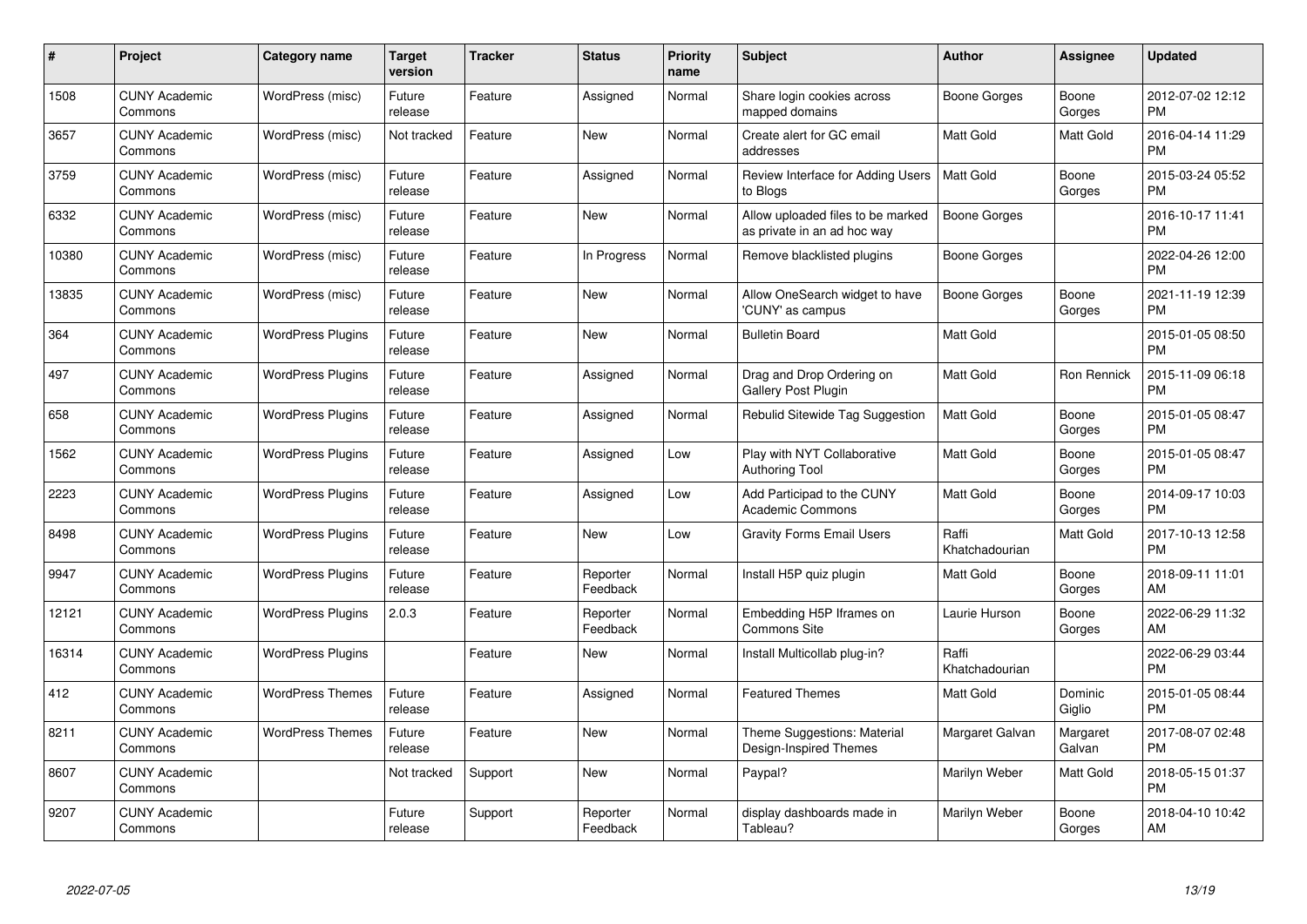| #     | Project                         | <b>Category name</b> | <b>Target</b><br>version | <b>Tracker</b> | <b>Status</b>        | <b>Priority</b><br>name | <b>Subject</b>                                                   | <b>Author</b> | <b>Assignee</b> | <b>Updated</b>                |
|-------|---------------------------------|----------------------|--------------------------|----------------|----------------------|-------------------------|------------------------------------------------------------------|---------------|-----------------|-------------------------------|
| 10657 | <b>CUNY Academic</b><br>Commons |                      | Not tracked              | Support        | Reporter<br>Feedback | Normal                  | child theme problems                                             | Marilyn Weber |                 | 2018-11-08 01:19<br><b>PM</b> |
| 11149 | <b>CUNY Academic</b><br>Commons |                      | Not tracked              | Support        | Reporter<br>Feedback | Normal                  | comments getting blocked                                         | Marilyn Weber | Raymond<br>Hoh  | 2019-03-26 11:40<br>AM        |
| 11509 | <b>CUNY Academic</b><br>Commons |                      | Not tracked              | Support        | Reporter<br>Feedback | Normal                  | deleted Page causing a Menu<br>problem?                          | Marilyn Weber |                 | 2019-06-04 09:54<br>AM        |
| 11519 | <b>CUNY Academic</b><br>Commons |                      | Not tracked              | Support        | Assigned             | Normal                  | comment option not appearing                                     | Marilyn Weber |                 | 2019-09-24 10:28<br>AM        |
| 11771 | <b>CUNY Academic</b><br>Commons |                      | Not tracked              | Support        | Reporter<br>Feedback | Normal                  | post displays in sections                                        | Marilyn Weber |                 | 2019-08-20 10:34<br>AM        |
| 11787 | <b>CUNY Academic</b><br>Commons |                      | Not tracked              | Support        | Reporter<br>Feedback | Normal                  | automated comments notifications<br>on ZenDesk                   | Marilyn Weber |                 | 2019-08-26 06:18<br><b>PM</b> |
| 11848 | <b>CUNY Academic</b><br>Commons |                      | Not tracked              | Support        | Hold                 | Normal                  | a Dean of Faculty wants to share<br>a large file                 | Marilyn Weber |                 | 2019-09-24 08:44<br>AM        |
| 12004 | <b>CUNY Academic</b><br>Commons |                      | Not tracked              | Support        | Reporter<br>Feedback | Normal                  | Notifications for spam blog<br>comments                          | Gina Cherry   | Raymond<br>Hoh  | 2019-11-01 12:05<br><b>PM</b> |
| 12328 | <b>CUNY Academic</b><br>Commons |                      | Not tracked              | Support        | New                  | Normal                  | Sign up Code for Non-CUNY<br>Faculty                             | Laurie Hurson |                 | 2020-01-28 10:25<br>AM        |
| 12352 | <b>CUNY Academic</b><br>Commons |                      | Not tracked              | Support        | <b>New</b>           | Normal                  | "posts list" page builder block<br>option                        | Marilyn Weber |                 | 2020-02-03 01:29<br><b>PM</b> |
| 12484 | <b>CUNY Academic</b><br>Commons |                      | Not tracked              | Support        | Reporter<br>Feedback | Normal                  | Sign up Code for COIL Course<br>starting in March                | Laurie Hurson | Matt Gold       | 2020-03-02 02:26<br><b>PM</b> |
| 13034 | <b>CUNY Academic</b><br>Commons |                      | Not tracked              | Support        | Reporter<br>Feedback | Normal                  | a site is asking people to join the<br>Commons to get a download | Marilyn Weber |                 | 2020-07-12 07:23<br>AM        |
| 13255 | <b>CUNY Academic</b><br>Commons |                      | Not tracked              | Support        | Reporter<br>Feedback | Normal                  | Accessibility problems                                           | Marilyn Weber |                 | 2020-09-01 05:48<br><b>PM</b> |
| 13286 | <b>CUNY Academic</b><br>Commons |                      | Not tracked              | Support        | New                  | Normal                  | problem connecting with<br>WordPress app                         | Marilyn Weber | Raymond<br>Hoh  | 2020-09-08 11:16<br>AM        |
| 14398 | <b>CUNY Academic</b><br>Commons |                      | Not tracked              | Support        | Reporter<br>Feedback | Normal                  | Events plug-in notification problem                              | Marilyn Weber |                 | 2021-05-11 11:21<br>AM        |
| 14538 | <b>CUNY Academic</b><br>Commons |                      | Not tracked              | Support        | Reporter<br>Feedback | Normal                  | <b>Weebly To Commons</b>                                         | Laurie Hurson |                 | 2021-09-14 10:47<br>AM        |
| 14784 | <b>CUNY Academic</b><br>Commons |                      |                          | Support        | Reporter<br>Feedback | Normal                  | User report of logo problem when<br>using Customizer theme       | Marilyn Weber |                 | 2021-09-17 10:25<br>AM        |
| 14842 | <b>CUNY Academic</b><br>Commons |                      | Not tracked              | Support        | Reporter<br>Feedback | Normal                  | Question about widgets and block<br>editor                       | Gina Cherry   |                 | 2021-10-06 03:01<br><b>PM</b> |
| 14900 | <b>CUNY Academic</b><br>Commons |                      | Not tracked              | Support        | Reporter<br>Feedback | Normal                  | previous theme?                                                  | Marilyn Weber |                 | 2021-10-25 10:31<br>AM        |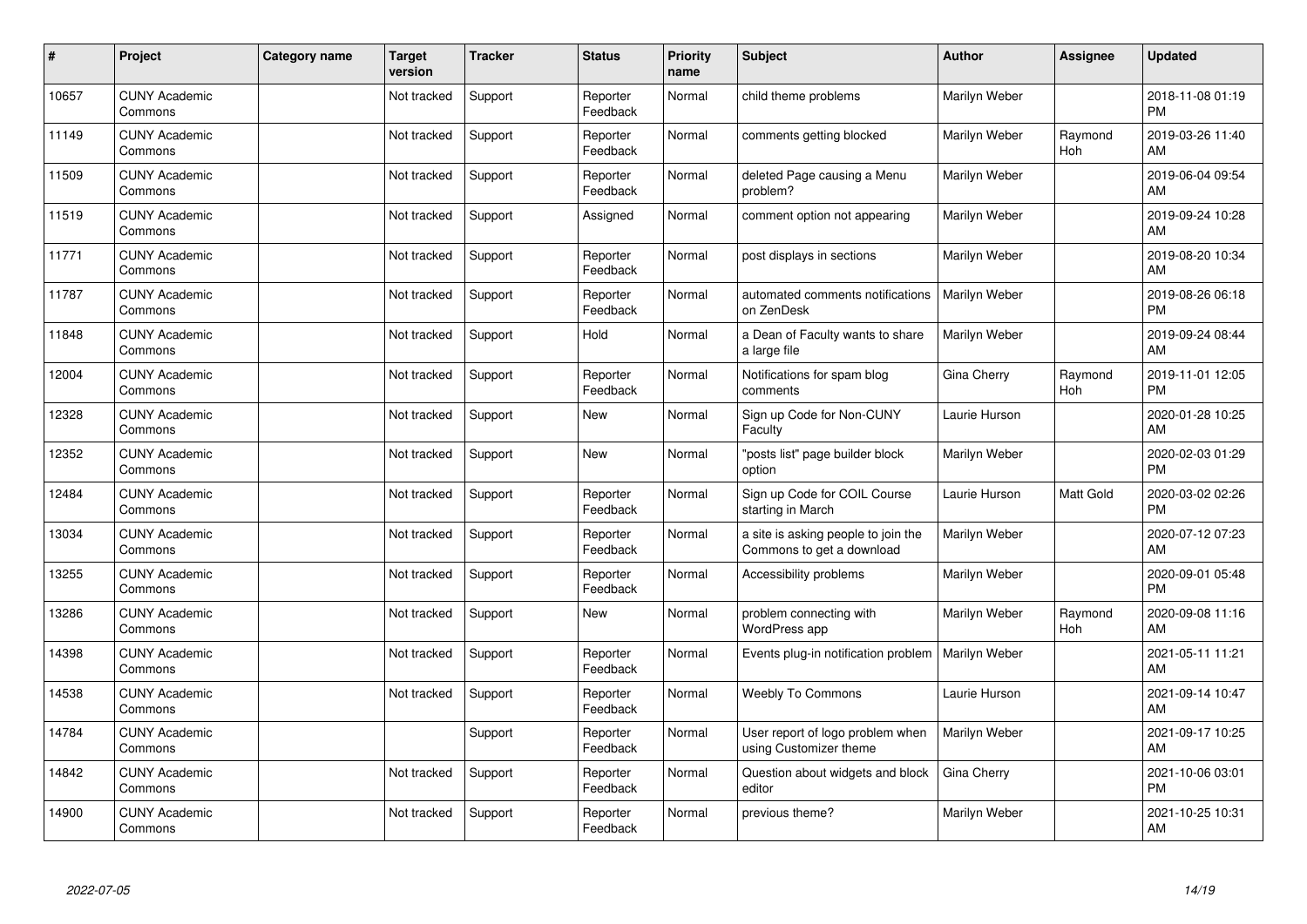| #     | Project                         | Category name             | <b>Target</b><br>version | <b>Tracker</b> | <b>Status</b>        | Priority<br>name | <b>Subject</b>                                                    | <b>Author</b>    | <b>Assignee</b>  | <b>Updated</b>                |
|-------|---------------------------------|---------------------------|--------------------------|----------------|----------------------|------------------|-------------------------------------------------------------------|------------------|------------------|-------------------------------|
| 15045 | <b>CUNY Academic</b><br>Commons |                           |                          | Support        | <b>New</b>           | Normal           | no result for KCeL in the search<br>box on the commons            | Marilyn Weber    |                  | 2021-12-10 11:29<br>AM        |
| 15169 | <b>CUNY Academic</b><br>Commons |                           | 2.0.3                    | Support        | Reporter<br>Feedback | Normal           | new Prelude website zipfiles for<br>custom theme and other files. | Marilyn Weber    |                  | 2022-06-29 11:32<br>AM        |
| 15176 | <b>CUNY Academic</b><br>Commons |                           | Not tracked              | Support        | Reporter<br>Feedback | Normal           | Archiving Q Writing & Old<br>Wordpress Sites on the Commons       | Laurie Hurson    |                  | 2022-02-08 10:28<br>AM        |
| 15260 | <b>CUNY Academic</b><br>Commons |                           |                          | Support        | Reporter<br>Feedback | Normal           | Diacritical markings   European<br><b>Stages</b>                  | Marilyn Weber    |                  | 2022-02-04 08:16<br>AM        |
| 15370 | <b>CUNY Academic</b><br>Commons |                           |                          | Support        | Reporter<br>Feedback | Normal           | All-in-One Event Calendar?                                        | Marilyn Weber    |                  | 2022-02-17 11:03<br>AM        |
| 15565 | <b>CUNY Academic</b><br>Commons |                           |                          | Support        | <b>New</b>           | Normal           | Events - send updates to an email<br>listserv                     | Marilyn Weber    |                  | 2022-03-10 01:06<br><b>PM</b> |
| 15655 | <b>CUNY Academic</b><br>Commons |                           | 2.0.3                    | Support        | Reporter<br>Feedback | Normal           | Event Aggregator plugin?                                          | Marilyn Weber    |                  | 2022-06-29 11:32<br>AM        |
| 15685 | <b>CUNY Academic</b><br>Commons |                           |                          | Support        | New                  | High             | problem with chrome?                                              | Marilyn Weber    |                  | 2022-04-25 03:40<br><b>PM</b> |
| 15816 | <b>CUNY Academic</b><br>Commons |                           | Not tracked              | Support        | New                  | Normal           | slow loading at SPS                                               | Marilyn Weber    |                  | 2022-04-05 01:26<br><b>PM</b> |
| 16099 | <b>CUNY Academic</b><br>Commons |                           |                          | Support        | Reporter<br>Feedback | Normal           | request for Newsletter Glue                                       | Marilyn Weber    |                  | 2022-05-13 12:14<br><b>PM</b> |
| 16110 | <b>CUNY Academic</b><br>Commons |                           |                          | Support        | Reporter<br>Feedback | Normal           | remove Creative Commons<br>license from pages?                    | Marilyn Weber    | Raymond<br>Hoh   | 2022-05-17 06:11<br><b>PM</b> |
| 10839 | <b>CUNY Academic</b><br>Commons | About page                | Not tracked              | Support        | New                  | Normal           | <b>Mission Statement Needs</b><br>Revision                        | scott voth       | Matt Gold        | 2018-12-26 10:58<br>AM        |
| 4070  | <b>CUNY Academic</b><br>Commons | Analytics                 | Not tracked              | Support        | Assigned             | Normal           | Request for JITP site analytics                                   | <b>Matt Gold</b> | Seth Persons     | 2016-02-23 03:09<br><b>PM</b> |
| 12350 | <b>CUNY Academic</b><br>Commons | <b>Blogs (BuddyPress)</b> | Not tracked              | Support        | Reporter<br>Feedback | Normal           | URL creation problem                                              | Marilyn Weber    |                  | 2020-02-03 11:27<br>AM        |
| 14994 | <b>CUNY Academic</b><br>Commons | cdev.gc.cuny.edu          | Not tracked              | Support        | In Progress          | Normal           | Clear Cache on CDEV                                               | scott voth       | Raymond<br>Hoh   | 2021-12-07 03:51<br><b>PM</b> |
| 10982 | <b>CUNY Academic</b><br>Commons | Domain Mapping            | Not tracked              | Support        | Reporter<br>Feedback | Normal           | <b>CNAME</b> question                                             | scott voth       |                  | 2019-01-22 04:29<br><b>PM</b> |
| 11493 | <b>CUNY Academic</b><br>Commons | Domain Mapping            | Not tracked              | Support        | Reporter<br>Feedback | Normal           | Domain Mapping Request - Talia<br>Schaffer                        | scott voth       | Matt Gold        | 2019-08-06 08:39<br>AM        |
| 11883 | <b>CUNY Academic</b><br>Commons | Help/Codex                | Not tracked              | Support        | New                  | Normal           | Need Embedding Help Page<br>Update (Tableau)                      | Anthony Wheeler  | scott voth       | 2019-09-24 08:49<br>AM        |
| 12382 | <b>CUNY Academic</b><br>Commons | Membership                | Not tracked              | Support        | <b>New</b>           | Normal           | Email request change                                              | Marilyn Weber    | Marilyn<br>Weber | 2020-02-06 12:56<br><b>PM</b> |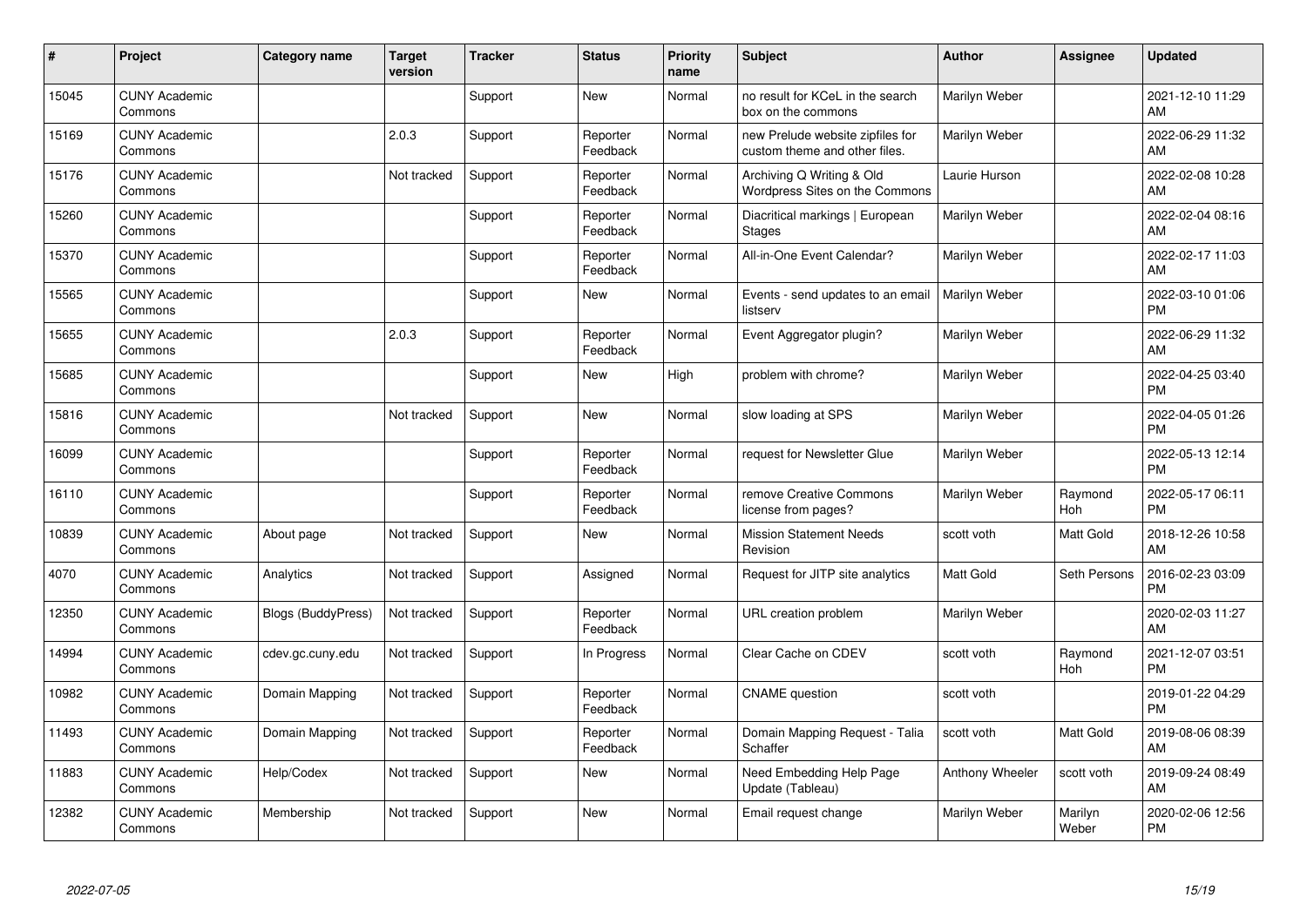| #     | Project                         | <b>Category name</b>     | <b>Target</b><br>version | <b>Tracker</b> | <b>Status</b>        | <b>Priority</b><br>name | <b>Subject</b>                                                                            | <b>Author</b>         | Assignee         | <b>Updated</b>                |
|-------|---------------------------------|--------------------------|--------------------------|----------------|----------------------|-------------------------|-------------------------------------------------------------------------------------------|-----------------------|------------------|-------------------------------|
| 11496 | <b>CUNY Academic</b><br>Commons | <b>Public Portfolio</b>  | 1.15.2                   | Support        | <b>New</b>           | Normal                  | Replace Twitter Icon on Member<br>Portfolio page                                          | scott voth            | Boone<br>Gorges  | 2019-06-06 01:03<br><b>PM</b> |
| 12247 | <b>CUNY Academic</b><br>Commons | Publicity                | Not tracked              | Support        | <b>New</b>           | Normal                  | <b>Screenshot of First Commons</b><br>Homepage                                            | scott voth            | scott voth       | 2020-01-14 12:08<br><b>PM</b> |
| 10273 | <b>CUNY Academic</b><br>Commons | Registration             | Not tracked              | Support        | Reporter<br>Feedback | Normal                  | users combining CF and campus<br>address                                                  | Marilyn Weber         |                  | 2019-09-18 10:58<br>AM        |
| 9729  | <b>CUNY Academic</b><br>Commons | <b>SEO</b>               | Not tracked              | Support        | <b>New</b>           | Normal                  | 503 Errors showing on<br>newlaborforum.cuny.edu                                           | Diane Krauthamer      | Raymond<br>Hoh   | 2018-05-22 04:48<br><b>PM</b> |
| 13975 | <b>CUNY Academic</b><br>Commons | Social Paper             | Not tracked              | Support        | Reporter<br>Feedback | Normal                  | can't approve comments on Social<br>Paper paper                                           | Marilyn Weber         |                  | 2021-02-12 09:33<br>AM        |
| 9941  | <b>CUNY Academic</b><br>Commons | Wiki                     | Not tracked              | Support        | Assigned             | Normal                  | Wiki functionality                                                                        | Matt Gold             | Boone<br>Gorges  | 2018-06-26 10:57<br>AM        |
| 11386 | <b>CUNY Academic</b><br>Commons | WordPress - Media        | Not tracked              | Support        | Reporter<br>Feedback | Normal                  | disappearing images                                                                       | scott voth            | Boone<br>Gorges  | 2019-05-14 10:32<br>AM        |
| 11449 | <b>CUNY Academic</b><br>Commons | WordPress - Media        | Not tracked              | Support        | Reporter<br>Feedback | Normal                  | Cloning Media Library for JITP<br>from Staging to Production Site                         | <b>Patrick DeDauw</b> | Boone<br>Gorges  | 2019-05-13 12:00<br><b>PM</b> |
| 636   | <b>CUNY Academic</b><br>Commons | WordPress (misc)         | Not tracked              | Support        | Assigned             | Normal                  | Create Lynda.com-like Table of<br><b>Contents for Prospective Tutorial</b><br>Screencasts | Matt Gold             | scott voth       | 2016-02-23 03:12<br><b>PM</b> |
| 2175  | <b>CUNY Academic</b><br>Commons | WordPress (misc)         | Not tracked              | Support        | Assigned             | Normal                  | Subscibe 2 vs. Jetpack<br>subscription options                                            | local admin           | Matt Gold        | 2016-01-26 04:58<br><b>PM</b> |
| 11624 | <b>CUNY Academic</b><br>Commons | WordPress (misc)         | Not tracked              | Support        | New                  | Normal                  | Change pages into posts or swap<br>database for a Commons site?                           | Stephen Klein         | Raymond<br>Hoh   | 2019-07-09 11:04<br>AM        |
| 14074 | <b>CUNY Academic</b><br>Commons | WordPress (misc)         | Not tracked              | Support        | Reporter<br>Feedback | Normal                  | page password protection problem   Marilyn Weber                                          |                       |                  | 2021-03-02 11:03<br>AM        |
| 14983 | <b>CUNY Academic</b><br>Commons | WordPress (misc)         | Not tracked              | Support        | Reporter<br>Feedback | Normal                  | 'Read More" tag not working                                                               | Rebecca Krisel        | Raymond<br>Hoh   | 2021-11-23 01:17<br><b>PM</b> |
| 15767 | <b>CUNY Academic</b><br>Commons | WordPress (misc)         |                          | Support        | New                  | Normal                  | Site loading slowly                                                                       | scott voth            | Boone<br>Gorges  | 2022-04-04 08:56<br><b>PM</b> |
| 5826  | <b>CUNY Academic</b><br>Commons | <b>WordPress Plugins</b> | Future<br>release        | Support        | Reporter<br>Feedback | Normal                  | <b>Remove Subscription Options</b><br>plugin from directory                               | Sarah Morgano         | Sarah<br>Morgano | 2016-10-21 04:14<br><b>PM</b> |
| 9211  | <b>CUNY Academic</b><br>Commons | <b>WordPress Plugins</b> | Future<br>release        | Support        | Reporter<br>Feedback | Normal                  | Auto-Role Setting in Forum Plugin<br>Causing Some Confusion                               | Luke Waltzer          | Boone<br>Gorges  | 2018-03-13 11:44<br>AM        |
| 11545 | <b>CUNY Academic</b><br>Commons | <b>WordPress Plugins</b> | Not tracked              | Support        | <b>New</b>           | Normal                  | <b>Twitter searches in WordPress</b>                                                      | Gina Cherry           | Matt Gold        | 2019-09-23 01:03<br><b>PM</b> |
| 11788 | <b>CUNY Academic</b><br>Commons | <b>WordPress Plugins</b> | Future<br>release        | Support        | Reporter<br>Feedback | Normal                  | Plugin Request - Browse Aloud                                                             | scott voth            |                  | 2019-09-24 08:42<br>AM        |
| 12741 | <b>CUNY Academic</b><br>Commons | <b>WordPress Plugins</b> | Not tracked              | Support        | Reporter<br>Feedback | Normal                  | Tableau Public Viz Block                                                                  | Marilyn Weber         | Raymond<br>Hoh   | 2020-05-12 11:00<br>AM        |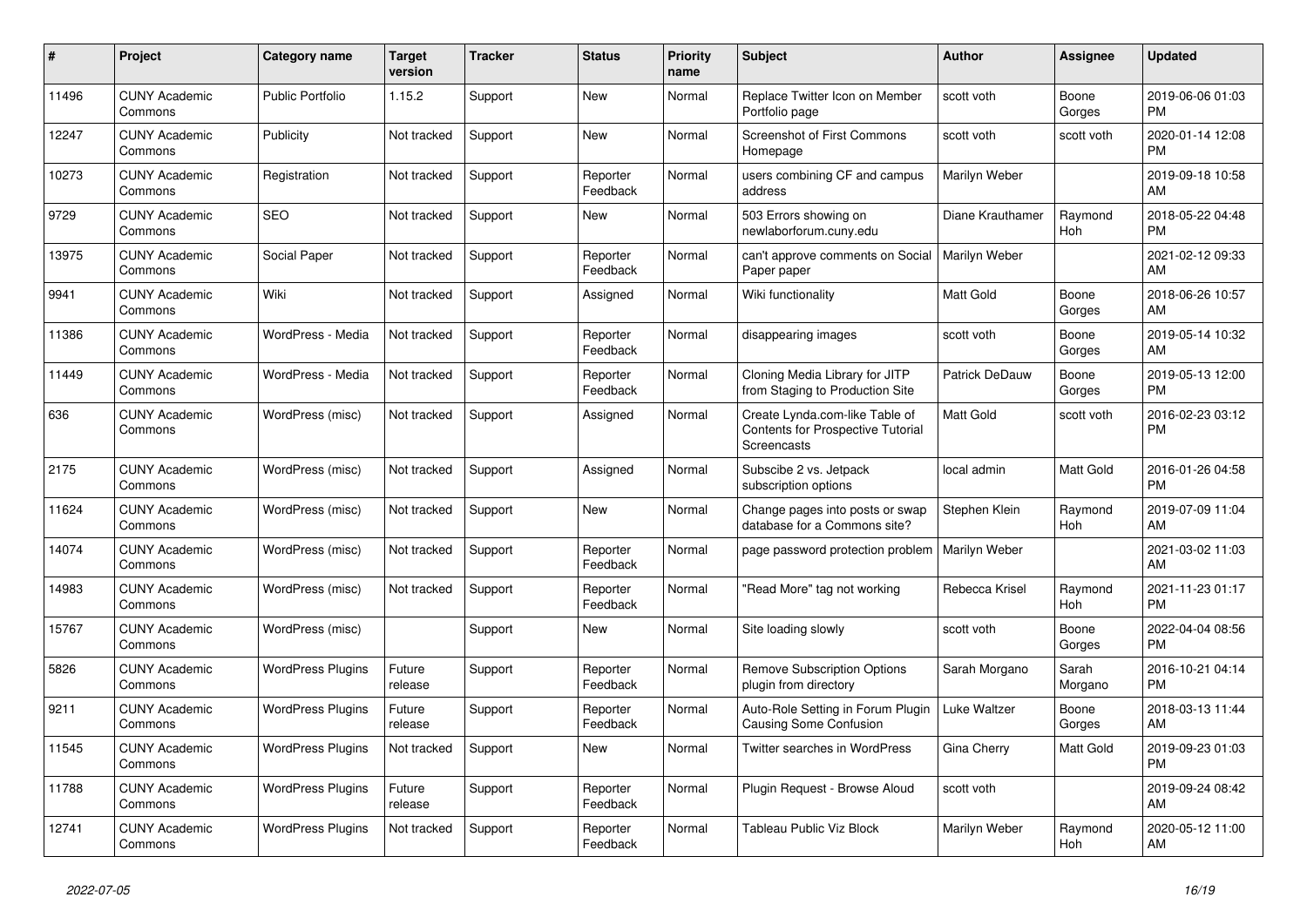| $\pmb{\#}$ | Project                         | <b>Category name</b>     | <b>Target</b><br>version | <b>Tracker</b> | <b>Status</b>        | <b>Priority</b><br>name | <b>Subject</b>                                                                       | <b>Author</b>    | Assignee            | <b>Updated</b>                |
|------------|---------------------------------|--------------------------|--------------------------|----------------|----------------------|-------------------------|--------------------------------------------------------------------------------------|------------------|---------------------|-------------------------------|
| 13946      | <b>CUNY Academic</b><br>Commons | <b>WordPress Plugins</b> | 2.1.0                    | Support        | Assigned             | Normal                  | <b>Custom Embed handler For</b><br>OneDrive files                                    | scott voth       | Raymond<br>Hoh      | 2022-05-26 10:46<br>AM        |
| 3492       | <b>CUNY Academic</b><br>Commons | <b>WordPress Themes</b>  | Future<br>release        | Support        | Assigned             | Normal                  | Add CBOX theme to the<br>Commons                                                     | scott voth       | Raymond<br>Hoh      | 2014-10-08 05:55<br><b>PM</b> |
| 14911      | <b>CUNY Academic</b><br>Commons | <b>WordPress Themes</b>  | Not tracked              | Support        | New                  | Normal                  | Twentytwentyone theme                                                                | Marilyn Weber    |                     | 2021-10-28 10:37<br>AM        |
| 4986       | <b>CUNY Academic</b><br>Commons | ZenDesk                  | Not tracked              | Support        | Assigned             | Normal                  | Prepare documentation for<br>Zendesk re web widget                                   | <b>Matt Gold</b> | Samantha<br>Raddatz | 2016-02-25 03:09<br><b>PM</b> |
| 2666       | <b>CUNY Academic</b><br>Commons | About page               | Not tracked              | Documentation  | Assigned             | Normal                  | <b>Update About Text</b>                                                             | Chris Stein      | Luke Waltzer        | 2016-03-04 11:19<br>AM        |
| 3524       | <b>CUNY Academic</b><br>Commons | Documentation            | Not tracked              | Documentation  | Assigned             | Normal                  | Post describing all you can do<br>when starting up a new blog/group                  | Matt Gold        | scott voth          | 2014-10-04 12:56<br><b>PM</b> |
| 12392      | <b>CUNY Academic</b><br>Commons | Help/Codex               | Not tracked              | Documentation  | <b>New</b>           | Normal                  | <b>Updates to Common Commons</b><br>Questions on Help Page                           | scott voth       | Margaret<br>Galvan  | 2020-02-11 10:53<br>AM        |
| 3565       | <b>CUNY Academic</b><br>Commons | My Commons               | Not tracked              | Documentation  | <b>New</b>           | Normal                  | Load Newest inconsistencies                                                          | Chris Stein      | scott voth          | 2015-11-09 01:16<br><b>PM</b> |
| 8666       | <b>CUNY Academic</b><br>Commons | Teaching                 | Not tracked              | Documentation  | Assigned             | Normal                  | Create Teaching on the Commons<br>Resource Page                                      | <b>Matt Gold</b> | Laurie Hurson       | 2019-09-23 03:16<br><b>PM</b> |
| 9015       | <b>CUNY Academic</b><br>Commons | Groups (misc)            | Not tracked              | Outreach       | Assigned             | Normal                  | Email group admins the email<br>addresses of their groups                            | Matt Gold        | Matt Gold           | 2018-01-02 09:54<br>AM        |
| 3369       | <b>CUNY Academic</b><br>Commons | Reply By Email           | Not tracked              | Outreach       | Hold                 | Normal                  | Release reply by email to WP<br>plugin directory                                     | Matt Gold        | Raymond<br>Hoh      | 2016-03-01 12:46<br><b>PM</b> |
| 2612       | <b>CUNY Academic</b><br>Commons |                          | Not tracked              | Publicity      | Assigned             | Normal                  | Pinterest site for the Commons                                                       | local admin      | Sarah<br>Morgano    | 2016-03-04 11:19<br>AM        |
| 5298       | <b>CUNY Academic</b><br>Commons |                          | Not tracked              | Publicity      | New                  | Normal                  | Survey Pop-Up Text                                                                   | Samantha Raddatz | Samantha<br>Raddatz | 2016-03-22 12:27<br><b>PM</b> |
| 6665       | <b>CUNY Academic</b><br>Commons |                          | Not tracked              | Publicity      | <b>New</b>           | Normal                  | Dead Link in 1.10 announcement<br>post                                               | Paige Dupont     | Stephen Real        | 2016-12-01 03:11<br><b>PM</b> |
| 11393      | <b>CUNY Academic</b><br>Commons |                          | Not tracked              | Publicity      | New                  | Normal                  | After 1.15 release, ceate a hero<br>slide and post about adding a site<br>to a group | scott voth       | Patrick<br>Sweeney  | 2019-05-14 10:32<br>AM        |
| 14475      | <b>CUNY Academic</b><br>Commons |                          | Not tracked              | Publicity      | <b>New</b>           | Normal                  | OER Showcase Page                                                                    | Laurie Hurson    | Laurie Hurson       | 2021-09-14 10:46<br>AM        |
| 14504      | <b>CUNY Academic</b><br>Commons |                          | Not tracked              | Publicity      | Reporter<br>Feedback | Normal                  | Adding showcases to home page<br>menu                                                | Laurie Hurson    | Boone<br>Gorges     | 2022-01-19 03:26<br><b>PM</b> |
| 3506       | <b>CUNY Academic</b><br>Commons | Publicity                | 1.7                      | Publicity      | New                  | Normal                  | Prepare 1.7 email messaging                                                          | Micki Kaufman    | Micki<br>Kaufman    | 2014-10-01 12:36<br><b>PM</b> |
| 3509       | <b>CUNY Academic</b><br>Commons | Publicity                | 1.7                      | Publicity      | <b>New</b>           | Normal                  | Create 1.7 digital signage imagery                                                   | Micki Kaufman    | Marilyn<br>Weber    | 2014-10-01 12:40<br><b>PM</b> |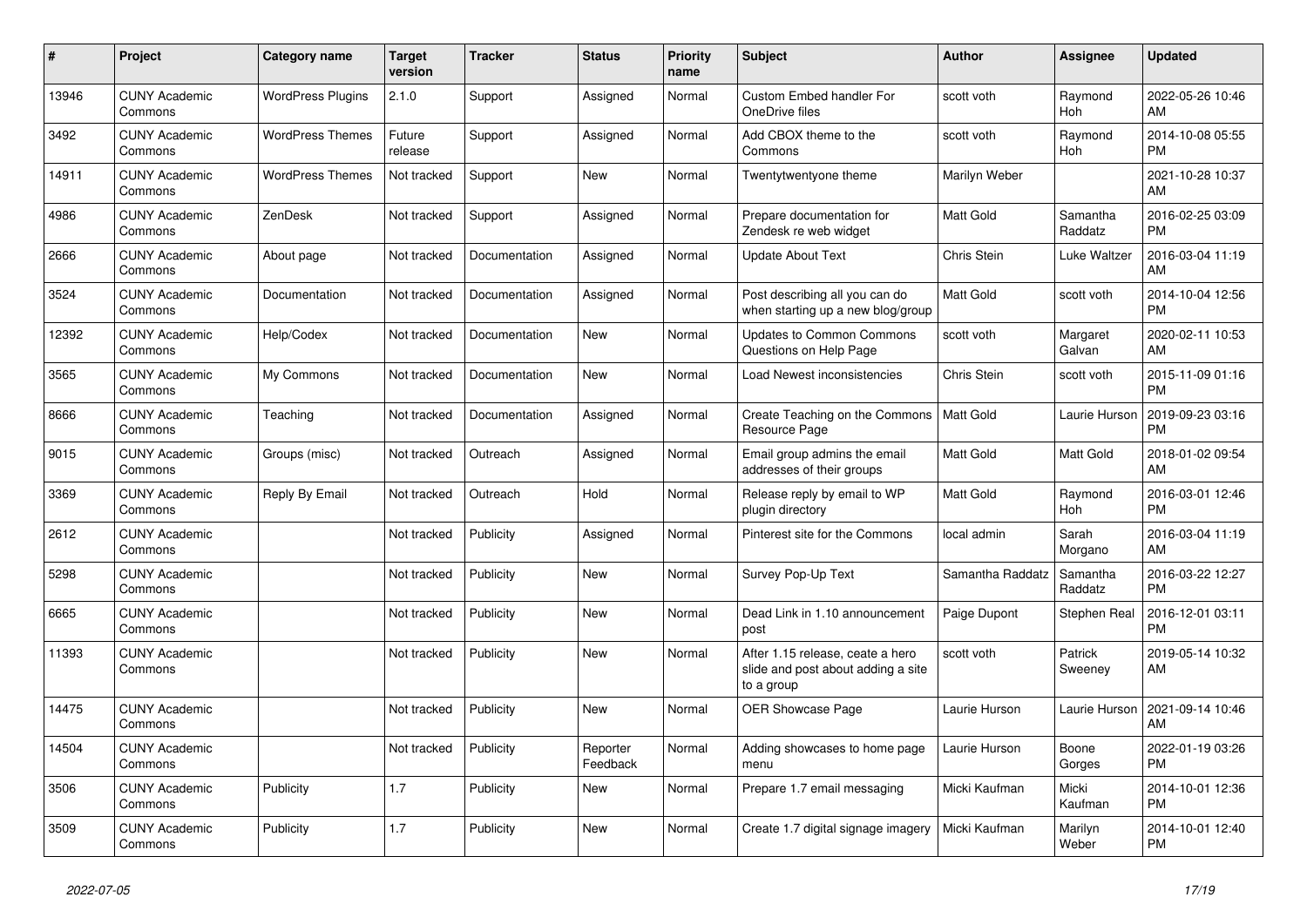| $\#$  | Project                         | <b>Category name</b>        | <b>Target</b><br>version | <b>Tracker</b> | <b>Status</b>        | <b>Priority</b><br>name | <b>Subject</b>                                                     | <b>Author</b>    | Assignee            | <b>Updated</b>                |
|-------|---------------------------------|-----------------------------|--------------------------|----------------|----------------------|-------------------------|--------------------------------------------------------------------|------------------|---------------------|-------------------------------|
| 3510  | <b>CUNY Academic</b><br>Commons | Publicity                   | 1.7                      | Publicity      | Assigned             | Normal                  | Post on the News Blog re: 'My<br>Commons'                          | Micki Kaufman    | Sarah<br>Morgano    | 2014-10-15 11:18<br>AM        |
| 3511  | <b>CUNY Academic</b><br>Commons | Publicity                   | 1.7                      | Publicity      | Assigned             | Normal                  | Social media for 1.7                                               | Micki Kaufman    | Sarah<br>Morgano    | 2014-10-14 03:32<br><b>PM</b> |
| 6014  | <b>CUNY Academic</b><br>Commons | Publicity                   | Future<br>release        | Publicity      | Reporter<br>Feedback | Normal                  | Google search listing                                              | Matt Gold        | Boone<br>Gorges     | 2016-09-21 03:48<br><b>PM</b> |
| 4235  | <b>CUNY Academic</b><br>Commons |                             | Not tracked              | Design/UX      | Assigned             | Normal                  | Explore user experience around<br>comments on forum topics vs docs | Matt Gold        | Samantha<br>Raddatz | 2015-07-21 10:23<br>AM        |
| 15210 | <b>CUNY Academic</b><br>Commons | Analytics                   | Not tracked              | Design/UX      | <b>New</b>           | Normal                  | Google Analytics improvements                                      | Colin McDonald   | Boone<br>Gorges     | 2022-05-24 10:47<br>AM        |
| 7624  | <b>CUNY Academic</b><br>Commons | BuddyPress (misc)           | Future<br>release        | Design/UX      | <b>New</b>           | Normal                  | <b>BP Notifications</b>                                            | Luke Waltzer     | Paige Dupont        | 2017-02-08 10:43<br><b>PM</b> |
| 4226  | <b>CUNY Academic</b><br>Commons | <b>BuddyPress Docs</b>      | Future<br>release        | Design/UX      | New                  | Normal                  | Add option to connect a Doc with<br>a Group                        | Samantha Raddatz | Samantha<br>Raddatz | 2015-09-09 04:08<br><b>PM</b> |
| 4027  | <b>CUNY Academic</b><br>Commons | Commons In A Box            | Not tracked              | Design/UX      | Assigned             | Normal                  | Usability review of CBOX update<br>procedures                      | Matt Gold        | Samantha<br>Raddatz | 2015-05-11 06:36<br><b>PM</b> |
| 860   | <b>CUNY Academic</b><br>Commons | Design                      | Future<br>release        | Design/UX      | Assigned             | Normal                  | <b>Standardize Button Treatment</b><br><b>Across the Commons</b>   | Chris Stein      | <b>Chris Stein</b>  | 2014-05-01 09:45<br>AM        |
| 10439 | <b>CUNY Academic</b><br>Commons | Design                      | 2.1.0                    | Design/UX      | <b>New</b>           | Normal                  | Create Style Guide for Commons                                     | Sonja Leix       | Sara Cannon         | 2022-06-28 01:43<br><b>PM</b> |
| 4225  | <b>CUNY Academic</b><br>Commons | DiRT Integration            | Future<br>release        | Design/UX      | New                  | Normal                  | Add information to DIRT page (in<br>Create a Group)                | Samantha Raddatz | Matt Gold           | 2015-06-26 03:14<br><b>PM</b> |
| 4592  | <b>CUNY Academic</b><br>Commons | Events                      | Future<br>release        | Design/UX      | <b>New</b>           | Normal                  | Event Creation - Venue Dropdown<br>Slow                            | Samantha Raddatz | Boone<br>Gorges     | 2015-09-14 04:56<br><b>PM</b> |
| 4903  | <b>CUNY Academic</b><br>Commons | Events                      | Future<br>release        | Design/UX      | Assigned             | Normal                  | Improving visual appearance of<br>event calendars                  | <b>Matt Gold</b> | Boone<br>Gorges     | 2016-10-13 11:51<br>AM        |
| 3059  | <b>CUNY Academic</b><br>Commons | Group Forums                | Future<br>release        | Design/UX      | New                  | Normal                  | Forum Post Permissable Content<br><b>Explanatory Text</b>          | Chris Stein      | Chris Stein         | 2015-04-02 11:27<br>AM        |
| 4221  | <b>CUNY Academic</b><br>Commons | Group Forums                | Future<br>release        | Design/UX      | Assigned             | Normal                  | Add 'Number of Posts' display<br>option to Forum page              | Samantha Raddatz | Samantha<br>Raddatz | 2015-06-26 02:21<br><b>PM</b> |
| 6392  | <b>CUNY Academic</b><br>Commons | Group Forums                | Future<br>release        | Design/UX      | Assigned             | Low                     | <b>Composition/Preview Panes in</b><br>Forum Posts                 | Luke Waltzer     | Paige Dupont        | 2016-10-21 04:26<br><b>PM</b> |
| 10580 | <b>CUNY Academic</b><br>Commons | Information<br>Architecture | Future<br>release        | Design/UX      | New                  | Normal                  | Primary nav item review                                            | Boone Gorges     | Sara Cannon         | 2022-06-28 01:29<br><b>PM</b> |
| 3577  | <b>CUNY Academic</b><br>Commons | My Commons                  | Future<br>release        | Design/UX      | Assigned             | Normal                  | Replies to items in My Commons                                     | Matt Gold        | Raymond<br>Hoh      | 2015-04-09 05:19<br><b>PM</b> |
| 4253  | <b>CUNY Academic</b><br>Commons | <b>Public Portfolio</b>     | Future<br>release        | Design/UX      | <b>New</b>           | Normal                  | Encourage users to add portfolio<br>content                        | Samantha Raddatz | Samantha<br>Raddatz | 2015-07-07 11:32<br>AM        |